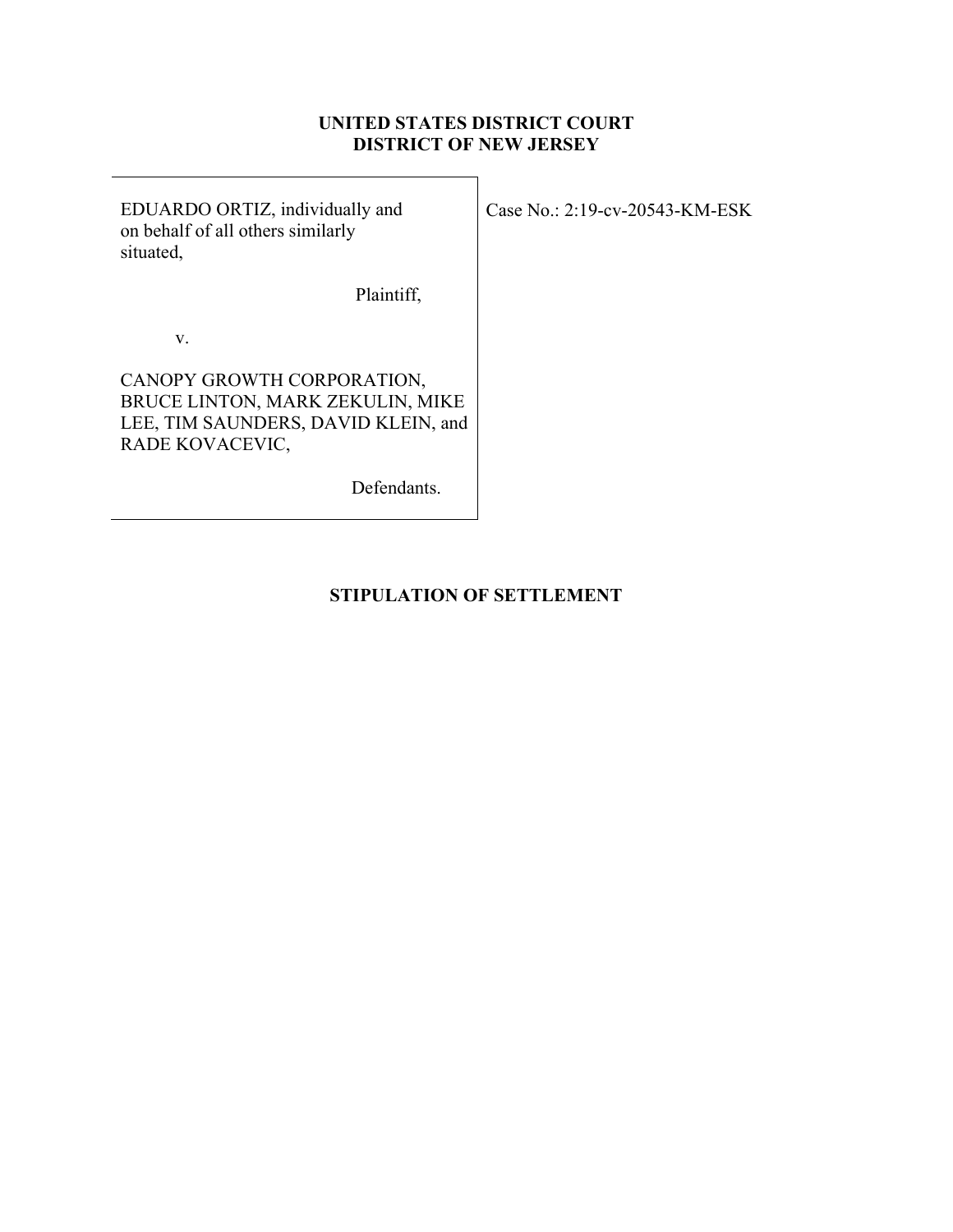This Stipulation of Settlement ("Stipulation"), dated February 4, 2022, in the abovecaptioned litigation ("Litigation"), is entered into by and among: (i) Co-Lead Plaintiffs Anthony Sultan, Ellaine Sultan, Anna Cooley, Formica Industries Limited, David Pendola and Dean K. Lurie (collectively, "Plaintiffs") on behalf of themselves and each of the Settlement Class Members, by and through their counsel of record in the Litigation; and (ii) defendants Canopy Growth Corporation ("Canopy"), Bruce Linton, Mark Zekulin, Mike Lee, Tim Saunders, David Klein and Rade Kovacevic (together with Canopy, "Defendants") by and through their counsel of record in the Litigation. The Stipulation is intended to fully, finally, and forever resolve, discharge, and settle with prejudice the Released Claims, subject to the approval of the United States District Court for the District of New Jersey ("Court"), and the terms and conditions set forth in this Stipulation.<sup>[1](#page-1-0)</sup>

### **I. THE LITIGATION**

This is a federal securities class action on behalf of the Settlement Class. For purposes of this Settlement only, the Settlement Class is defined in § IV.1 herein, and the Settling Parties (as defined herein) intend that the provisions herein concerning certification of the Settlement Class shall have no effect whatsoever in the event that the Settlement does not become Final.

## **1. Procedural History of the Litigation**

The Litigation is pending before the Honorable Kevin McNulty in the United States District Court for the District of New Jersey. On November 20, 2019, Plaintiff Eduardo Ortiz commenced this action alleging violations of Sections 10(b) and 20(a) of the Exchange Act and Rule 10b-5 thereunder. Dkt. No. 1. On January 21, 2020, Anthony Sultan, Ellaine Sultan, Anna

<span id="page-1-0"></span><sup>&</sup>lt;sup>1</sup> All capitalized terms not otherwise defined shall have the meanings ascribed to them in § IV herein.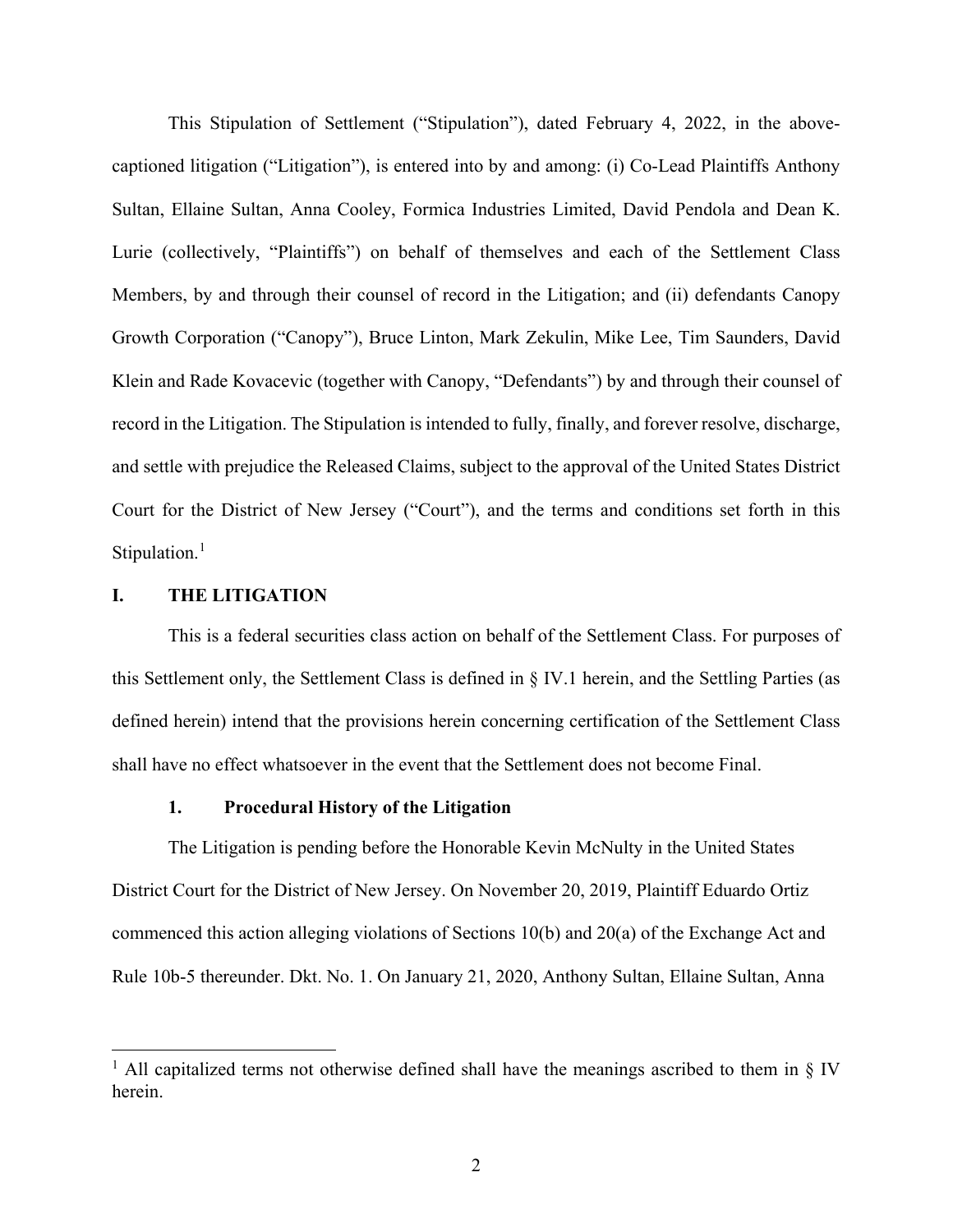Cooley, and Formica Industries Limited (together, "Sultan Group") filed a motion seeking appointment as Lead Plaintiffs, and on the same day David Pendola and Dean Lurie also filed a motion seeking appointment as Lead Plaintiffs. Dkt. Nos. 7–8. On February 10, 2020, District Judge Kevin McNulty so-ordered a stipulation filed by the Sultan Group, Pendola, and Lurie appointing them Lead Plaintiffs and approving their selection of Pomerantz LLP, The Rosen Law Firm, P.A., and Hagens Berman Sobol Shapiro LLP as Lead Counsel. Dkt. No. 27.

Plaintiffs filed their First Amended Complaint on June 4, 2020 (Dkt. No. 52), and on August 4, 2020, Defendants moved to dismiss (Dkt. No. 55). Plaintiffs obtained leave to file a Second Amended Complaint on October 9, 2020 (*see* Dkt. No. 66) and filed their Second Amended Complaint the same day (Dkt. No. 65). Defendants moved to dismiss the Second Amended Complaint on November 23, 2020 (Dkt. No. 67), and on May 7, 2021, the Court granted Defendants' motion without prejudice and permitted Plaintiffs to file a Third Amended Complaint (Dkt. No. 73). Plaintiffs filed their Third Amended Complaint on June 14, 2021 (Dkt. No 77). Defendants moved to dismiss the Third Amended Complaint on August 16, 2021 (Dkt. No. 80) and Plaintiffs filed their opposition to that Motion on October 12, 2021 (Dkt. No. 83).

#### **2. Settlement Negotiations**

On October 19, 2021, Lead Counsel and Defendants' counsel participated in a full-day mediation session before Jed D. Melnick of JAMS. In advance of that session, the Settling Parties prepared and exchanged detailed mediation statements. The session ended without an agreement being reached. Settlement negotiations between the parties continued through mediator Jed Melnick in the weeks that followed. On November 19, 2021, the Settling Parties agreed in principle to resolve the claims asserted in this Litigation for \$13 million in return for a release of all claims against Defendants, as further detailed below. On December 14, 2021, the Settling Parties executed a Memorandum of Understanding setting forth the terms of the agreement in principle ("MOU").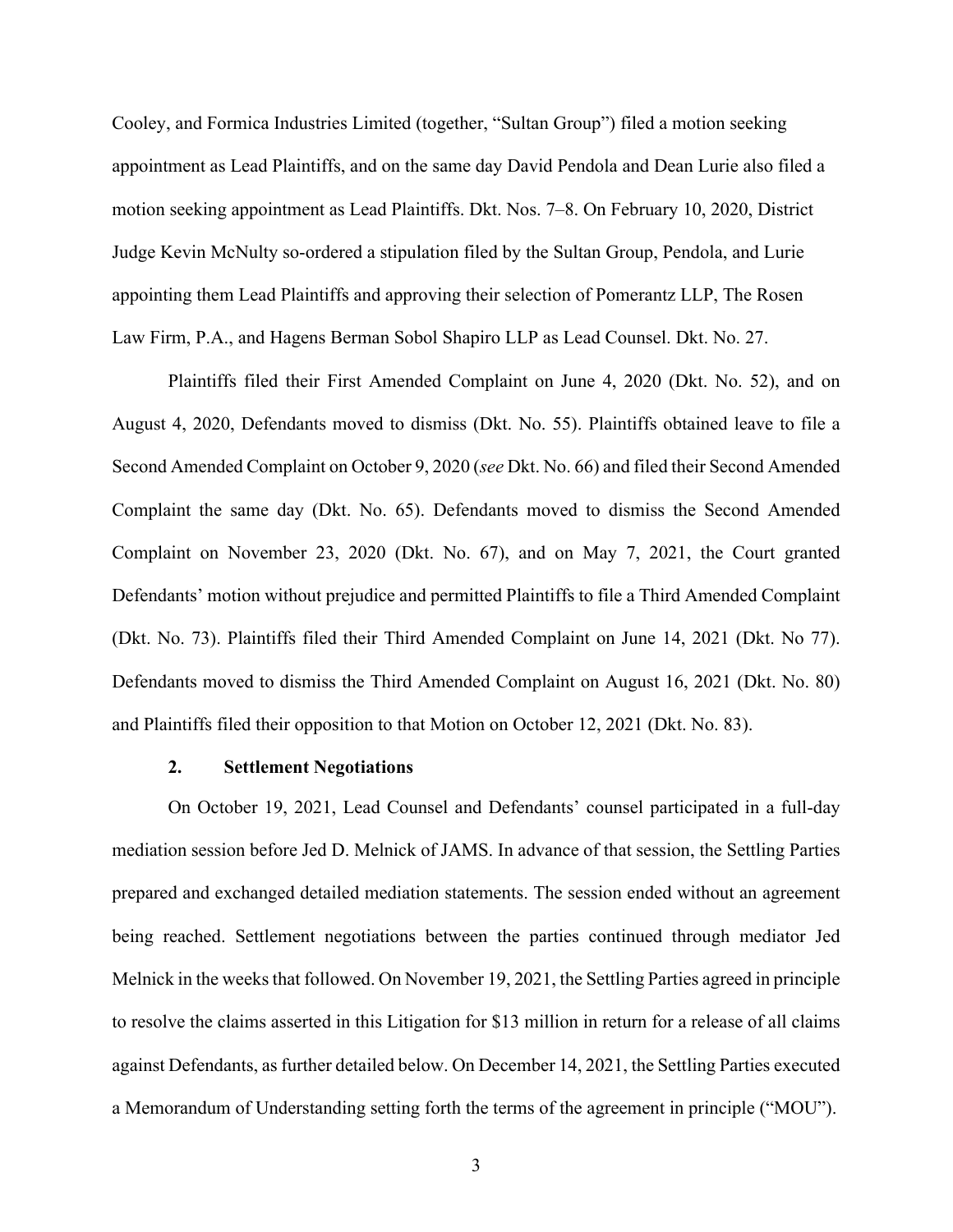## **II. PLAINTIFFS' ASSESSMENT OF THE CLAIMS AND BENEFITS OF SETTLEMENT**

Plaintiffs believe that the claims asserted in the Litigation have merit and that the evidence developed to date supports their claims. Nonetheless, Plaintiffs and their counsel recognize the current posture of the dismissed litigation and the expense and length of continued prosecution of the Litigation against Defendants through discovery, trial, and possible appeals if the renewed motion to dismiss were denied. Plaintiffs and their counsel also recognize the uncertain outcome and the risk associated with the litigation, especially in complex securities actions such as this Litigation, as well as the challenges and delays inherent in such litigation. Plaintiffs and their counsel believe that the Settlement set forth in this Stipulation confers substantial benefits upon the Settlement Class, is fair, reasonable, adequate, and is in the best interests of the Settlement Class.

## **III. DEFENDANTS' DENIALS OF WRONGDOING AND LIABILITY**

Defendants have denied and continue to deny each and all of the claims asserted in the Litigation, and expressly deny that they have engaged in any wrongdoing, including, without limitation, that their public statements were false or misleading; that they acted with the requisite scienter; that they have committed any violations of law or breaches of duty to Plaintiffs, Canopy shareholders, or anyone else, or aided and abetted the same; and that any investment losses sustained by Lead Plaintiffs and the Settlement Class were caused by Defendants' alleged misconduct. Defendants believe that the Litigation is without merit, that their public statements during the Settlement Class Period contained no material misstatements or omissions, that they otherwise complied with all applicable rules, regulations, and laws, and that they have meritorious defenses to all claims alleged in the Litigation. Defendants make no admission of liability or any form of wrongdoing whatsoever by entering into this Settlement.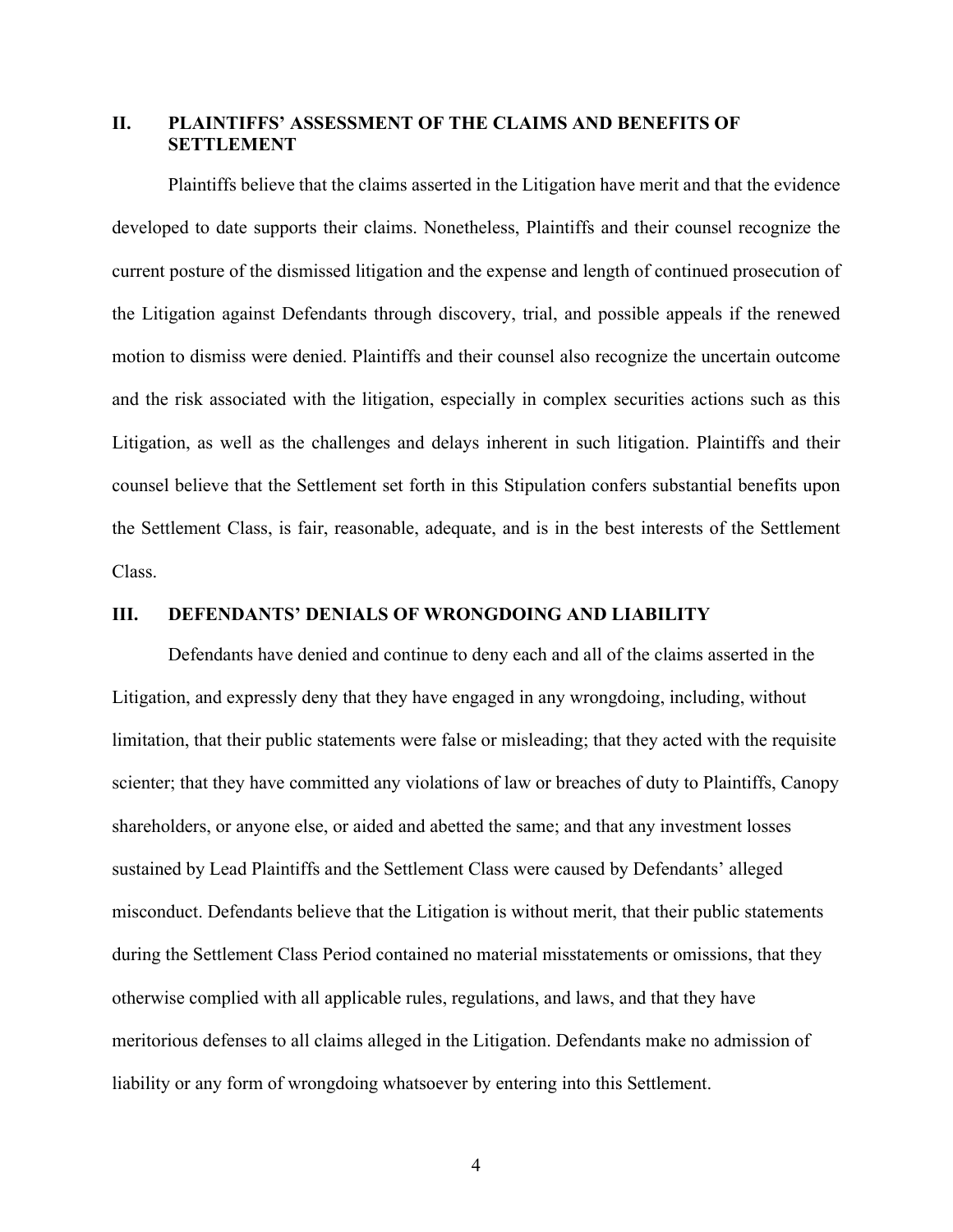This Stipulation, whether or not consummated, and whether or not approved by the court, shall not be construed as or deemed to be evidence of any presumption, admission, or concession on the part of any Defendant, Defendants' counsel, insurer, or any of the Related Parties (as defined in ¶ 1.29), with respect to any claim of any fact alleged by Lead Plaintiffs or any Settlement Class Member, the validity of any claim that was or could have been asserted by Lead Plaintiffs or any Settlement Class Member, or any deficiency of any defense that has been or could have been asserted by Defendants in this Action or in any other litigation. Further, this Stipulation, and all related documents, shall not be construed as or deemed to be evidence of any deception, negligence, fault, liability, wrongdoing, or damage whatsoever, of any kind or by any Defendant, nor any of the Related Parties, or in any way referred to for any other reason as against any Defendant or any of the Related Parties, in any civil, criminal, or administrative action or proceeding. The Parties, and each of them, shall not assert or pursue any action, claim or rights that any party hereto violated any provision of Rule 11 of the Federal Rules of Civil Procedure. Further, the Parties, and each of them, will not deny in any statement made to any media representative that the Action is being settled voluntarily after consultation with competent counsel. The Parties, and each of them, and their respective counsel agree that the Action was resolved in good faith, following arm's length bargaining.

As set forth below, neither the Settlement nor any of the terms of this Stipulation shall constitute an admission or finding of any fault, liability, wrongdoing, or damage whatsoever, or any infirmity in the defenses that Defendants have, or could have, asserted in the Litigation. Defendants are entering into this Stipulation solely to eliminate the burden and expense of further litigation. Defendants have determined that it is desirable and beneficial to them that the Litigation be settled in the manner and upon the terms and conditions set forth in the Stipulation.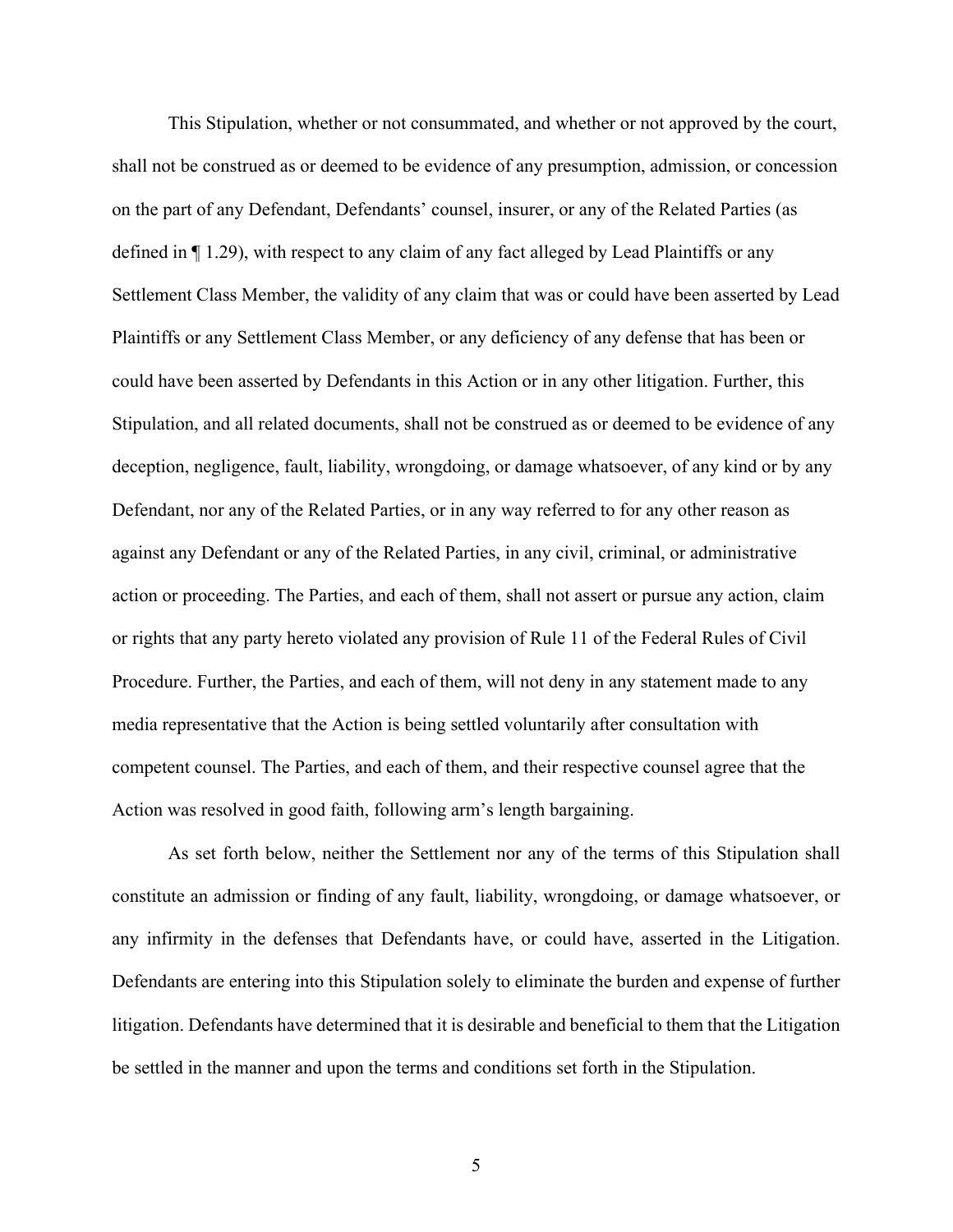## **IV. TERMS OF STIPULATION AND AGREEMENT OF SETTLEMENT**

Now, therefore, it is hereby stipulated and agreed by and among Plaintiffs (individually and on behalf of all Settlement Class Members) and Defendants, and each of them, by and through their respective undersigned counsel or attorneys of record, that, subject to the approval of the Court, the Litigation and Released Claims shall be finally and fully compromised, settled, and released, and the Litigation shall be dismissed with prejudice, as to all Settling Parties, upon and subject to the terms and conditions of this Stipulation.

### **1. Definitions**

As used in the Stipulation and its Exhibits, the following terms shall have the meanings specified below. Terms used in the singular shall be deemed to include the plural and vice versa:

1.1 "Authorized Claimant" means any Settlement Class Member whose claim for recovery is allowed pursuant to the terms of the Stipulation.

1.2 "Canopy" means Canopy Growth Corporation.

1.3 "Canopy Call Options" means call options on Canopy Common Stock.

1.4 "Canopy Common Stock" means the common stock of Canopy.

1.5 "Canopy Put Options" means put options on Canopy Common Stock.

1.6 "Canopy Securities" means shares of Canopy Common Stock, Canopy Call Options, and Canopy Put Options.

1.7 "Claims Administrator" means Strategic Claims Services, which shall administer the Settlement.

1.8 "Court" means the United States District Court for the District of New Jersey.

1.9 "Defendants' Claims" means any and all claims, demands, rights, causes of action, and liabilities, whether based in law or equity, arising under federal, state, local, statutory, or common law or any other law, rule, or regulation including both known and Unknown Claims,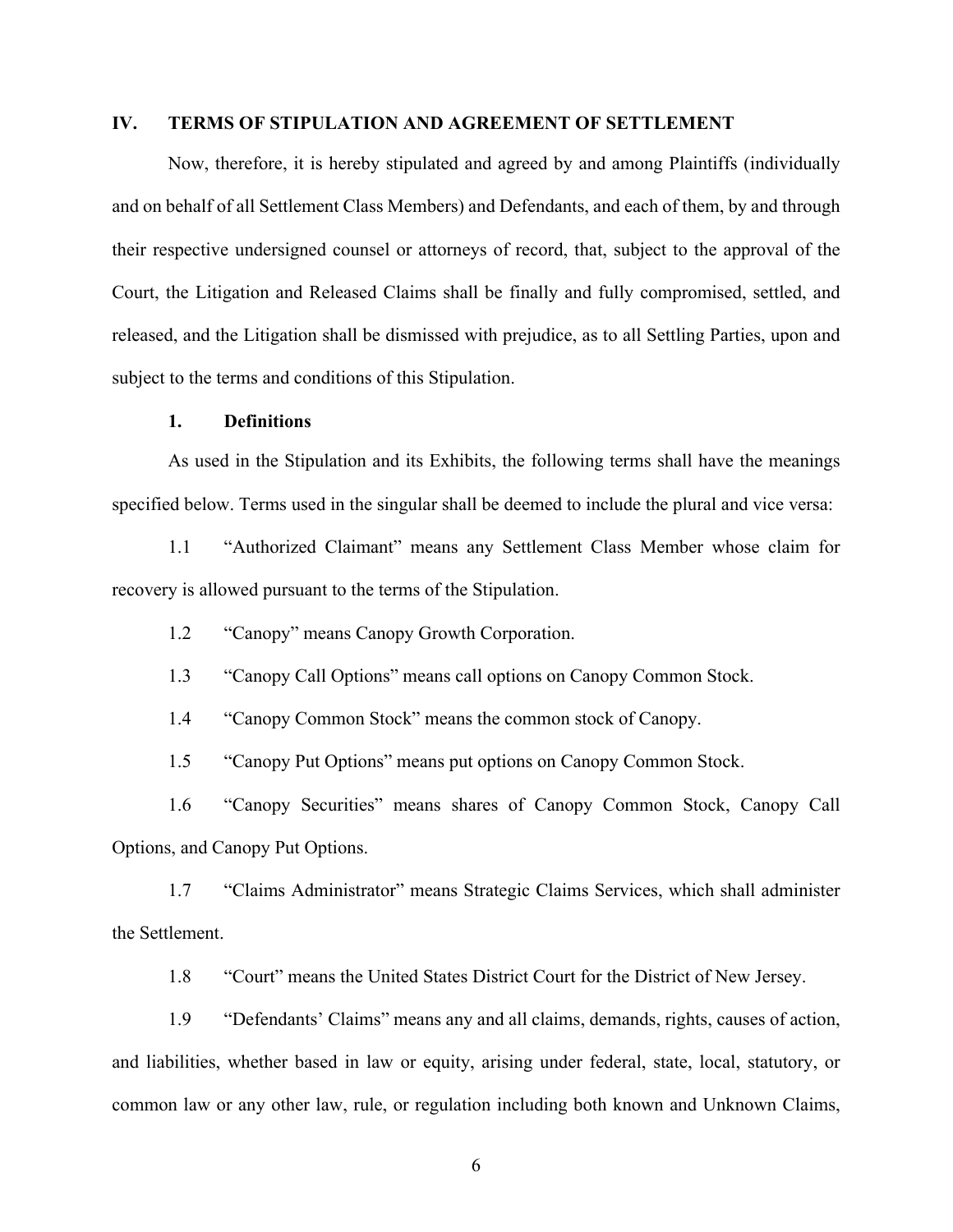that have been or could have been asserted in the Litigation or any forum by the Released Persons or any of them against Plaintiffs, the Settlement Class Members, and Plaintiffs' counsel, which arise out of or relate in any way to the institution, prosecution, or settlement of the claims against Defendants, including under Rule 11 of the Federal Rules of Civil Procedure, or for any other fees or cost shifting, except for claims relating to the enforcement of this Stipulation or the Settlement.

1.10 "Defendants" means Canopy, Bruce Linton, Mark Zekulin, Mike Lee, Tim Saunders, David Klein and Rade Kovacevic.

1.11 "Effective Date" or the date upon which this Stipulation and the Settlement become "effective," means three (3) business days after the date by which all of the events and conditions specified in ¶ 8.1 herein have been met and have occurred.

1.12 "Escrow Account" means the escrow account described in ¶ 2.1 herein.

1.13 "Escrow Agent" means Huntington National Bank.

1.14 "Fee and Expense Application" means the application(s) for an award of attorneys' fees and expenses to Plaintiffs' counsel described in ¶ 7.1 herein.

1.15 "Fee and Expense Award" means the award of attorneys' fees and expenses of Plaintiffs' counsel described in ¶ 6.2 herein.

1.16 "Final" means (1) the Court has entered a Judgment approving the Settlement in all material respects*,* including but not limited to, *inter alia,* (a) certifying a Settlement Class, (b) approving the scope of the Releases, and (c) ordering the Clerk of the Court to enter final judgment in the form set forth in Exhibit B pursuant to Federal Rule 54(b), finding that there is no just reason for delay of enforcement or appeal of the order, and (2) the time to appeal the Judgment has expired, or the Judgment has been affirmed in all respects on any appeal or review and is no longer subject to further appeal or review. Provided, however, and notwithstanding any provision to the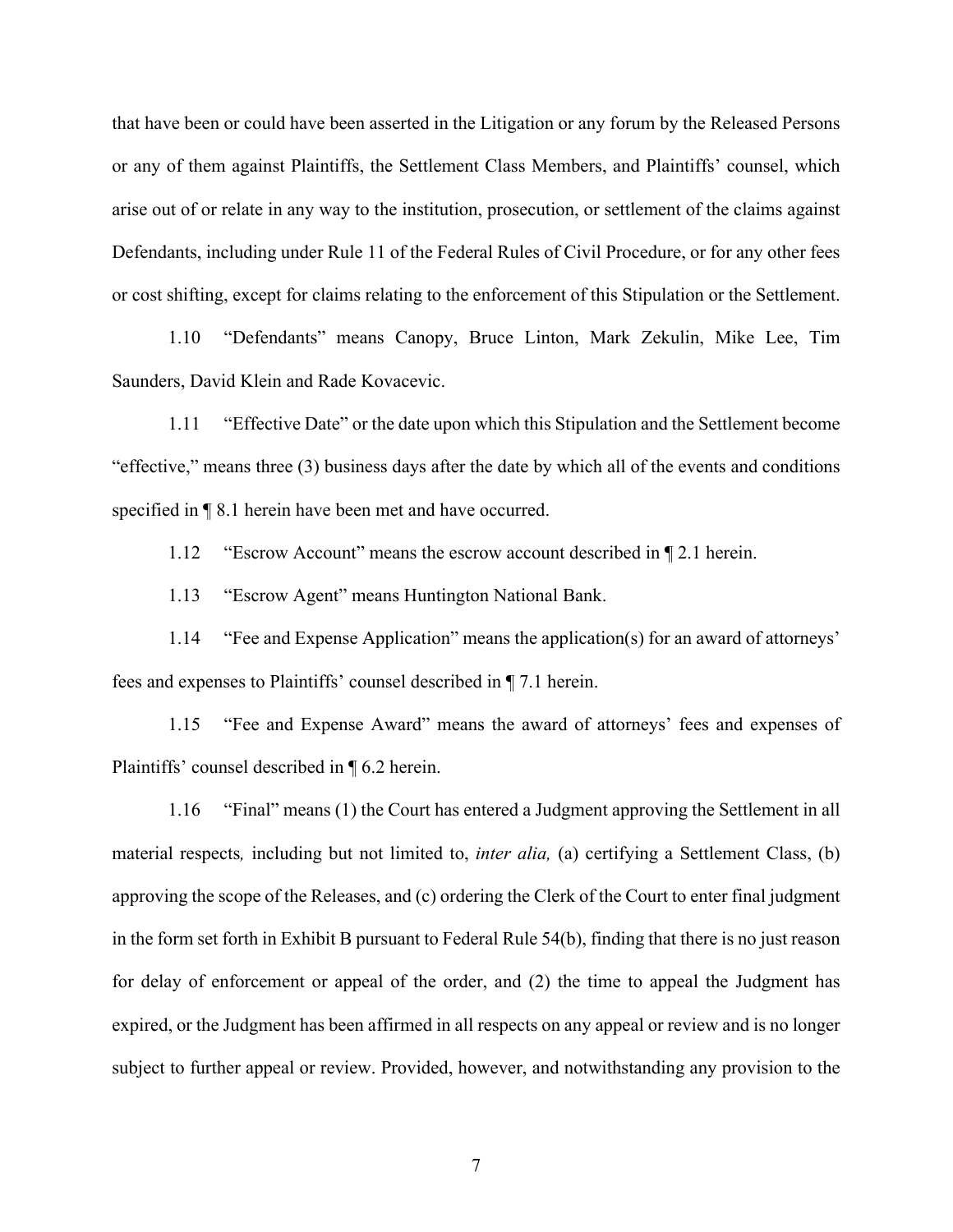contrary in this Settlement*,* "Final" shall not include (and the Settlement is expressly not conditioned upon) the Court's approval of attorneys' fees and the reimbursement of expenses sought by Lead Counsel, or the approval of payment of a Compensatory Award for the time and expenses expended by Lead Plaintiffs, or any appeals solely related thereto.

1.17 "Final Approval Hearing" means the hearing required by Federal Rule of Civil Procedure 23(e), at which time the Settling Parties will request that the Court approve the fairness, reasonableness, and adequacy of the proposed Settlement embodied by this Stipulation and enter the Judgment. Lead Counsel will also request that the Court approve the Plan of Allocation and the Fee and Expense Application.

1.18 "Judgment" means the Final Judgment and Order of Dismissal with Prejudice to be rendered by the Court, substantially in the form attached hereto as Exhibit B.

1.19 "Lead Counsel" means the law firms of Pomerantz LLP, Hagens Berman Sobol Shapiro LLP, and The Rosen Law Firm, P.A., or their respective successors.

1.20 "Litigation" means the action captioned *Ortiz v. Canopy Growth Corp., et al.*, Case No. 2:19-cv-20543-KM-ESK (D.N.J.).

1.21 "Net Settlement Fund" means the net settlement fund described in ¶ 6.2 herein.

1.22 "Notice and Administration Expenses" means the costs and expenses described in ¶ 2.8 herein.

1.23 "Notice" means the notice described in ¶ 4.1 herein.

1.24 "Parties" means, collectively, Defendants and Plaintiffs on behalf of themselves and each of the Settlement Class Members.

1.25 "Person" means an individual, corporation, limited liability corporation, professional corporation, limited liability partnership, partnership, limited partnership, limited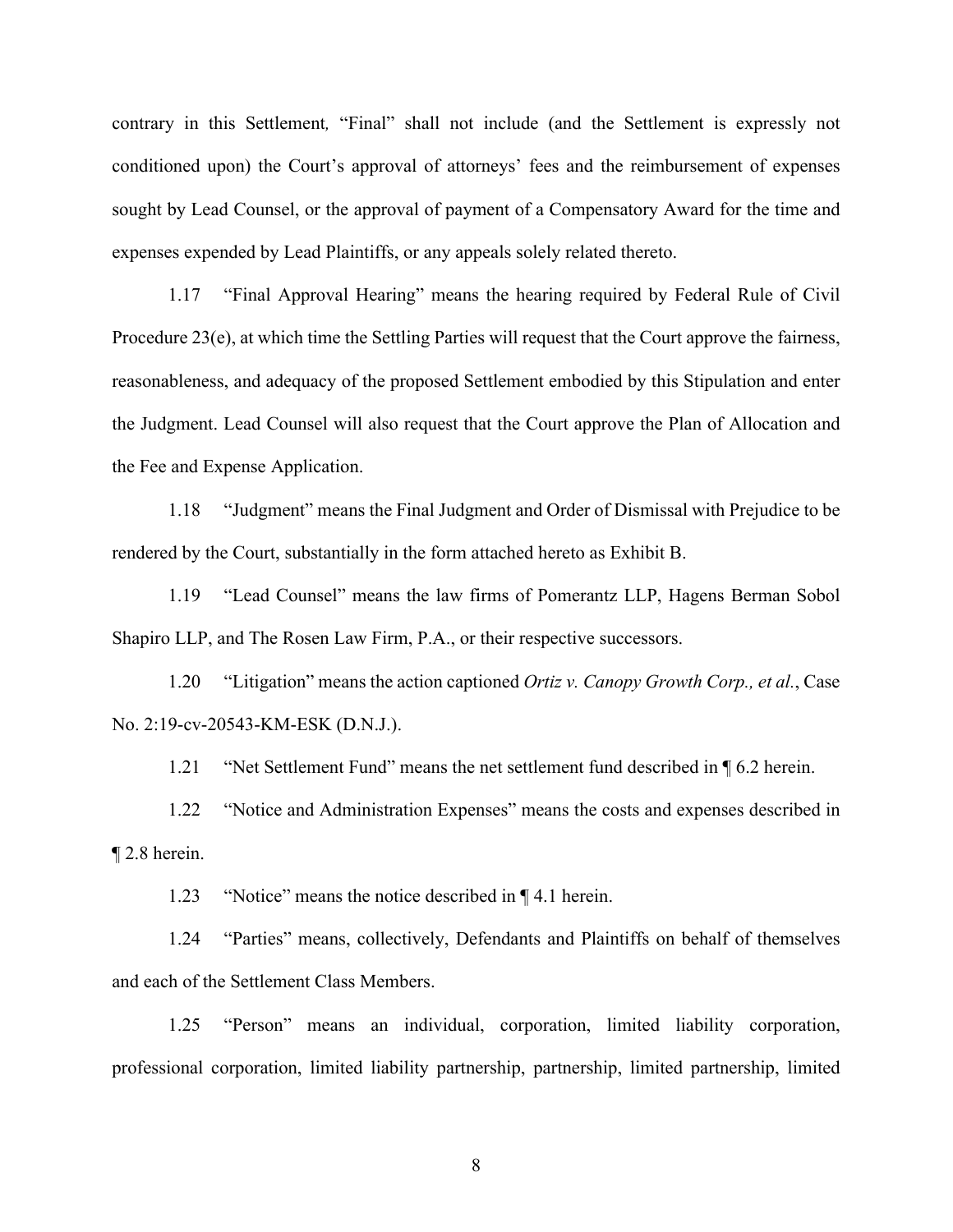liability company, association, joint stock company, estate, legal representative, trust, unincorporated association, government or any political subdivision or agency thereof, and any business or legal entity and their respective spouses, heirs, beneficiaries, executors, administrators, predecessors, successors, representatives, or assignees.

1.26 "Plaintiffs" means Anthony Sultan, Ellaine Sultan, Anna Cooley, Formica Industries Limited, David Pendola and Dean K. Lurie.

1.27 "Plan of Allocation" means a plan or formula for allocating the Net Settlement Fund whereby the Net Settlement Fund to distributed to Authorized Claimants. Any Plan of Allocation is not part of the stipulation and neither Defendants nor their Related Parties shall have any responsibility or liability with respect thereto.

1.28 "Preliminary Approval Order" means the order described in ¶ 4.1 herein.

1.29 "Related Parties" means each of a Defendant's respective former, present, or future parents, subsidiaries, controlling shareholders, predecessors, successors, divisions, joint ventures and general or limited partnerships, and each of their respective current or former officers, directors, trustees, partners, contractors, auditors, principals, agents, managing agents, employees, attorneys, accountants, investment bankers, underwriters, insurers, or reinsurers in their capacities as such, as well as each of the immediate family members, heirs, executors, personal or legal representatives, estates, beneficiaries, predecessors, successors and assigns of the Individual Defendants.

1.30 "Released Claims" means any and all claims, suits, actions, appeals, causes of action, damages (including, without limitation, compensatory, punitive, exemplary, rescissory, direct, consequential, or special damages, and restitution and disgorgement), demands, rights, debts, penalties, costs, expenses, fees, injunctive relief, attorneys' fees, expert or consulting fees,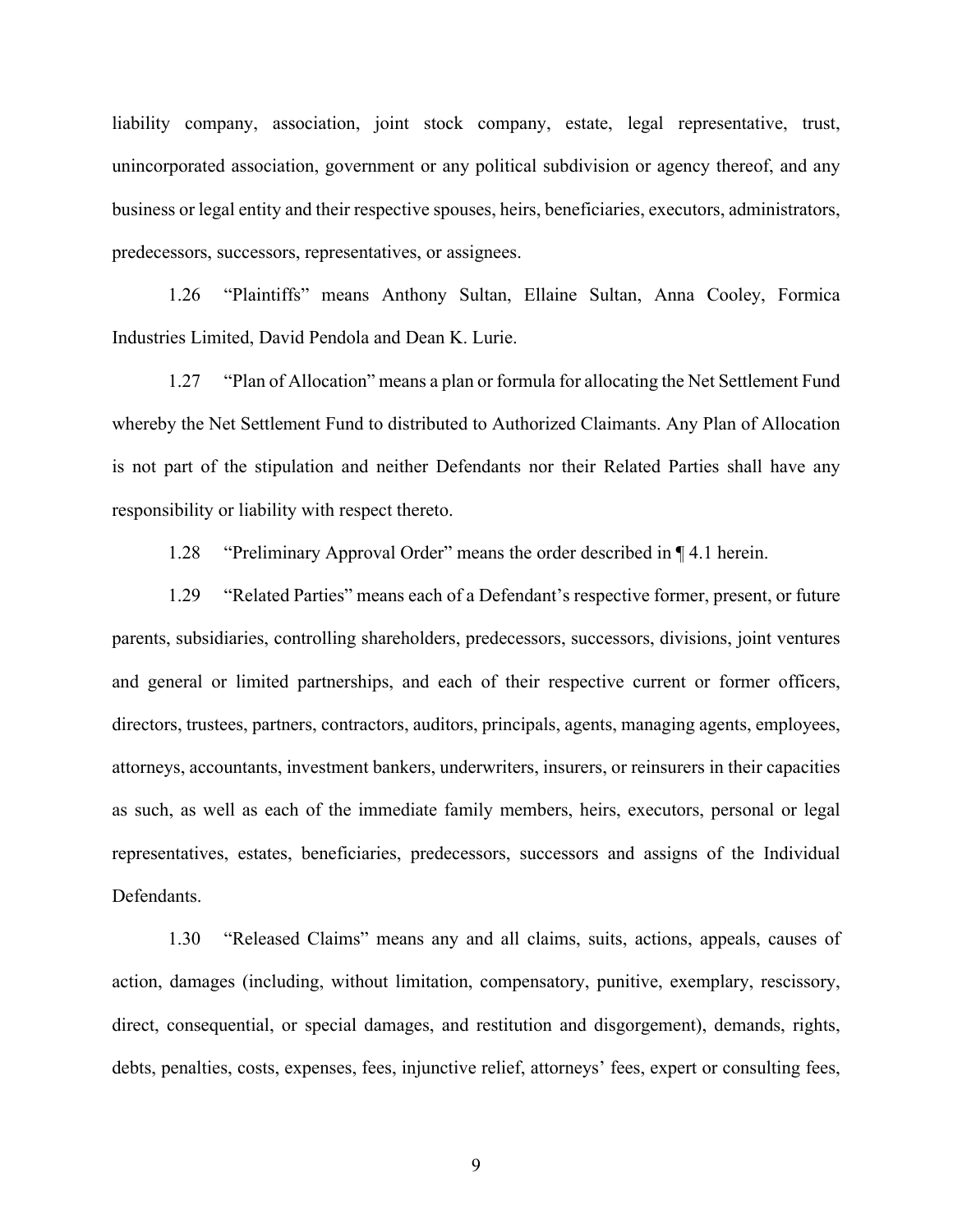prejudgment interest, indemnities, duties, liabilities, losses, or obligations of every nature and description whatsoever, including both known and Unknown Claims, whether or not concealed or hidden, fixed or contingent, direct or indirect, anticipated or unanticipated, whether legal, contractual, rescissory, statutory, or equitable in nature, arising under federal, state, local, statutory, or common law, or any other law, rule, or regulation of any jurisdiction, including, but not limited to, the United States or Canada that have been or could have been asserted in any forum by the members of the Settlement Class, or the successors or assigns of any of them, in any capacity, against the Released Persons, arising out of, based upon or related in any way to the purchase, acquisition, sale, or ownership of Canopy Securities during the Settlement Class Period, including without limitation any claims related to the allegations, transactions, facts, events, matters, occurrences, acts, representations, or omissions involved, set forth, referred to, or that could have been asserted in the Action, and any for negligence, gross negligence, breach of duty of candor, fraud, or negligent misrepresentation ("Settled Claims"), except for any claims relating to the enforcement of the Settlement. Nothing in this paragraph shall affect any claims, demands, rights, or causes of action and liabilities: (a) between or among Defendants; or (b) between Defendants and their insurers.

1.31 "Released Persons" means each and all of Defendants and each and all of their Related Parties.

1.32 "Settlement" means the settlement of the Litigation as set forth in this Stipulation.

1.33 "Settlement Amount" means Thirteen Million Dollars (US\$13,000,000.00) in cash, to be paid to the Escrow Agent pursuant to ¶ 2.1 of this Stipulation.

1.34 "Settlement Class" means all Persons who purchased or otherwise acquired Canopy Securities during the Settlement Class Period. Excluded from the Settlement Class are all named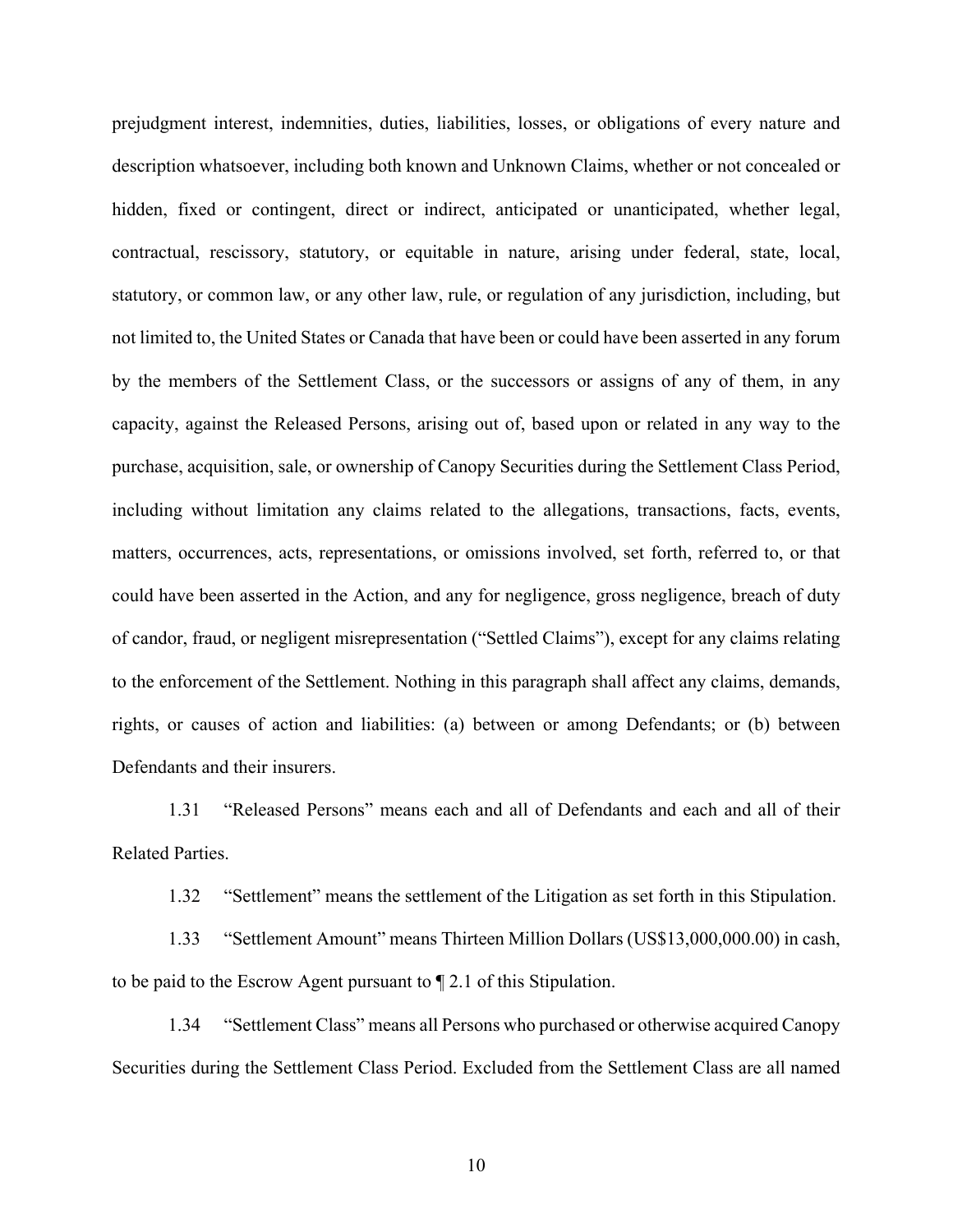Defendants in the Litigation, the present officers and directors of Canopy, the officers and directors Canopy during the Settlement Class Period, and the immediate family members, legal representatives, heirs, successors, or assigns of such excluded persons and any entity in which any Defendant has or had a controlling interest during the Settlement Class Period. Also excluded from the Settlement Class are all putative members of the Settlement Class who exclude themselves by filing a valid and timely request for exclusion.

1.35 "Settlement Class Member" means any Person who falls within the definition of the Settlement Class as set forth in ¶ 1.32 above.

1.36 "Settlement Class Period" means the period between June 27, 2018, and May 28, 2020, both dates inclusive.

1.37 "Settlement Fund" means the Settlement Amount plus all interest and accretions thereto and which may be reduced by payments or deductions as provided herein or by Court order.

1.38 "Settling Parties" means, collectively, Defendants and Plaintiffs on behalf of themselves and each of the Settlement Class Members.

1.39 "Supplemental Agreement" means the supplemental agreement between the Settling Parties described in ¶ 8.3 herein.

1.40 "Tax Expenses" means expenses and costs incurred in connection with the calculation and payment of taxes or the preparation of tax returns and related documents including, without limitation, expenses of tax attorneys and/or accountants and mailing and distribution costs relating to filing (or failing to file) the returns described in ¶ 2.9 herein.

1.41 "Taxes" means any and all taxes, fees, levies, duties, tariffs, imposts, and other charges of any kind (together with any and all interest, penalties, additions to tax and additional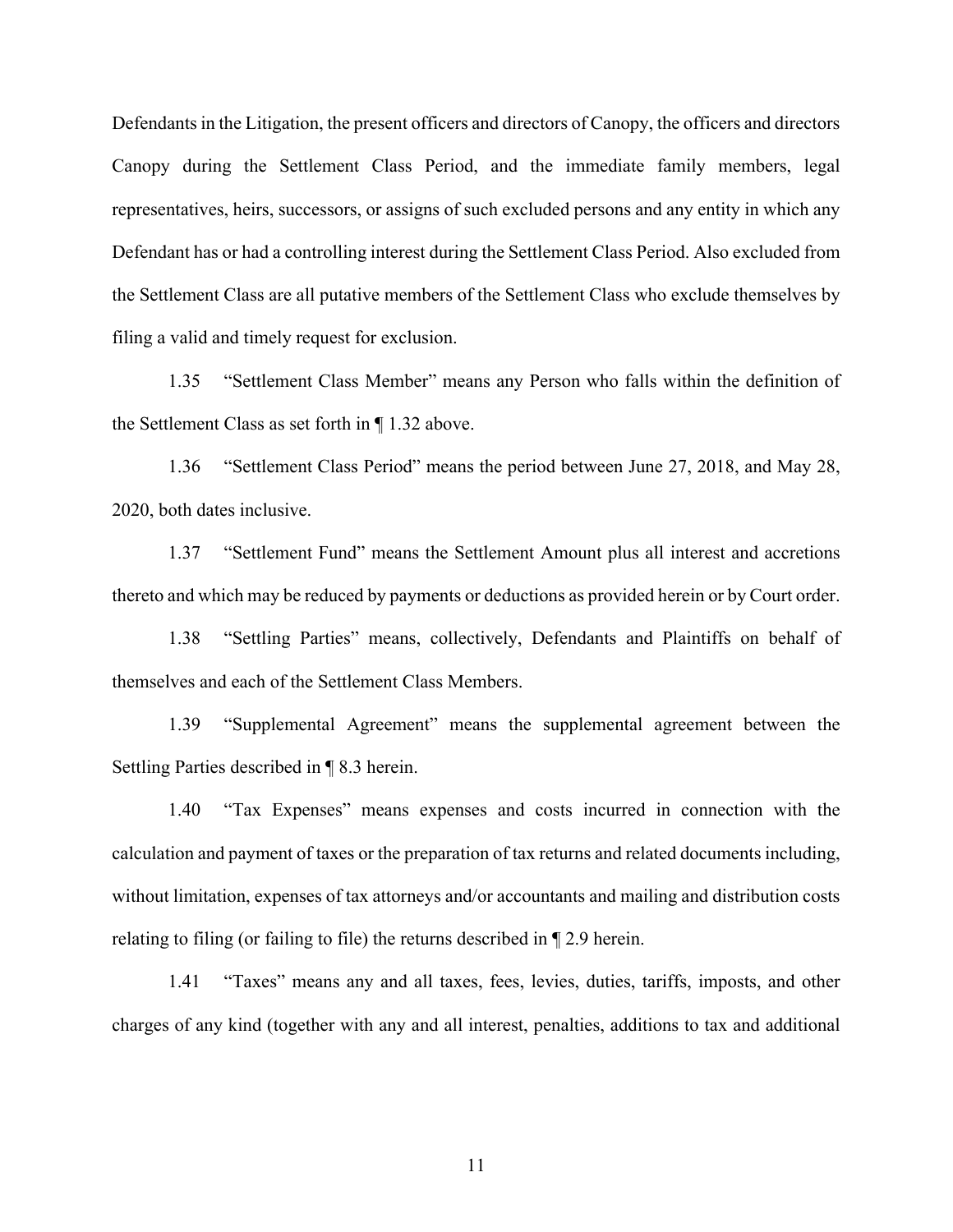amounts imposed with respect thereto) imposed by any governmental authority and arising with respect to income earned by the Settlement Fund as described in ¶ 2.9.

1.42 "Unknown Claims" means (i) any Released Claims which Plaintiffs or any Class Member do not know or suspect to exist in his, her or its favor at the time of the release of the Released Persons, which, if known by him, her or it, might have affected his, her or its settlement with and release of the Released Persons, or might have affected his, her or its decision not to object to this Settlement or seek exclusion from the Settlement Class; and (ii) any Defendants' Claims that any Defendant does not know or suspect to exist in his, her or its favor at the time of the release of Plaintiffs, the Settlement Class Members, and Plaintiffs' counsel, which, if known by him, her or it might have affected his, her or its settlement with and release of Plaintiffs, the Settlement Class Members, and Plaintiffs' counsel, or might have affected his, her or its decision(s) with respect to the Settlement. With respect to any and all Released Claims and Defendants' Claims, the Settling Parties stipulate and agree that, upon the Effective Date, Plaintiffs and Defendants shall expressly waive, and each of the Settlement Class Members shall be deemed to have, and by operation of the Judgment shall have, expressly waived any and all provisions, rights, and benefits conferred by California Civil Code §1542, which provides:

> A GENERAL RELEASE DOES NOT EXTEND TO CLAIMS THAT THE CREDITOR OR RELEASING PARTY DOES NOT KNOW OR SUSPECT TO EXIST IN HIS OR HER FAVOR AT THE TIME OF EXECUTING THE RELEASE AND THAT, IF KNOWN BY HIM OR HER, WOULD HAVE MATERIALLY AFFECTED HIS OR HER SETTLEMENT WITH THE DEBTOR OR RELEASED PARTY.

Plaintiffs and Defendants shall expressly waive, and each of the Settlement Class Members shall be deemed to have, and by operation of the Judgment shall have, expressly waived any and all provisions, rights, and benefits conferred by any law of any state or territory of the United States, or principle of common law, which is similar, comparable or equivalent to California Civil Code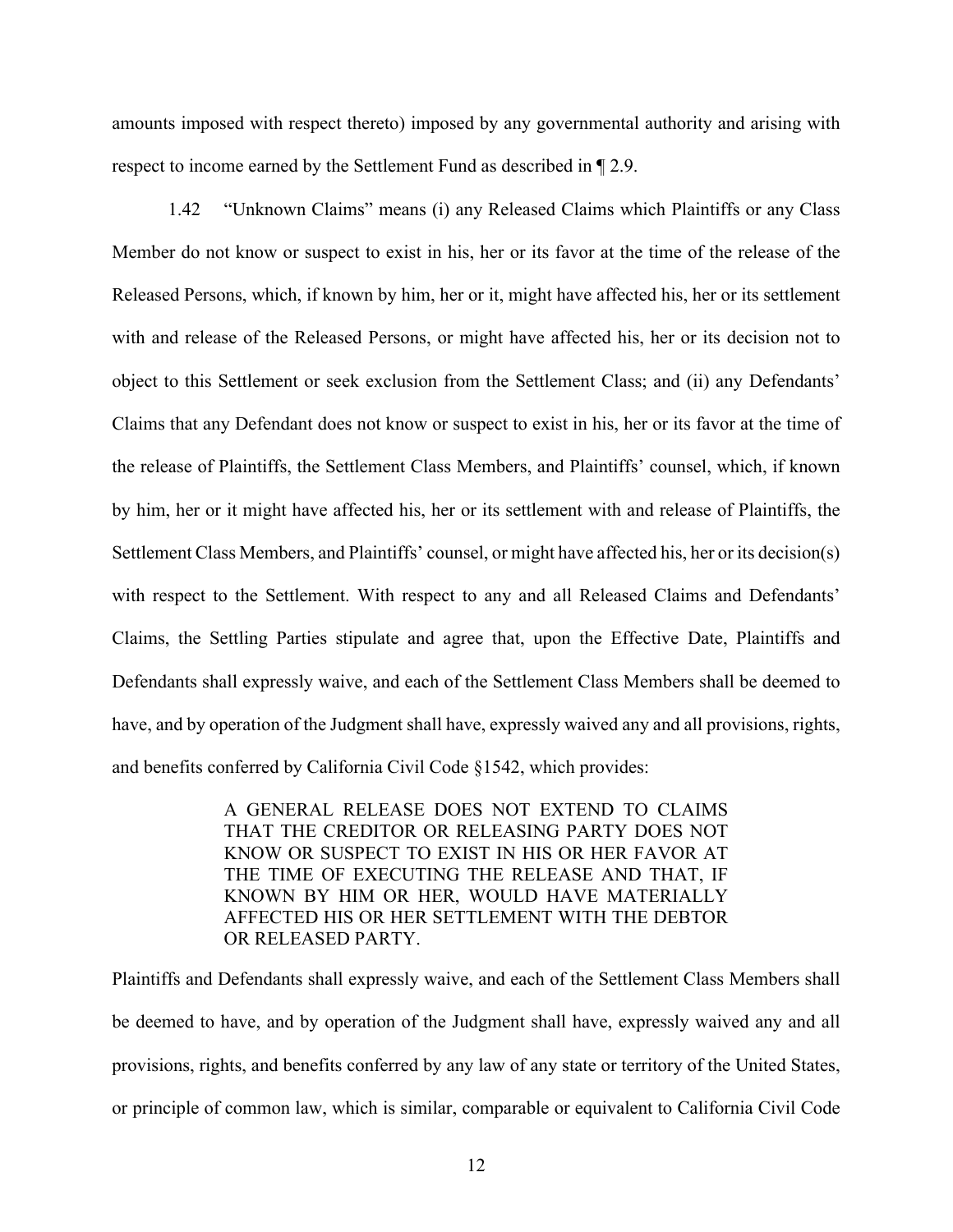§1542. Plaintiffs, Defendants and the Settlement Class Members may hereafter discover facts in addition to or different from those which he, she or it now knows or believes to be true with respect to the subject matter of the Released Claims or Defendants' Claims, but Plaintiffs shall expressly, fully, finally, and forever settle and release, and each Settlement Class Member, upon the Effective Date, shall be deemed to have, and by operation of the Judgment shall have, fully, finally, and forever settled and released, any and all Released Claims, and Defendants shall expressly, fully, finally, and forever settle and release any and all Defendants' Claims, in each case known or unknown, suspected or unsuspected, contingent or non-contingent, disclosed or undisclosed, matured or unmatured, whether or not concealed or hidden, which now exist, or heretofore have existed, upon any theory of law or equity now existing or coming into existence in the future, including, but not limited to, conduct which is negligent, intentional, with or without malice, or a breach of any duty, law or rule, without regard to the subsequent discovery or existence of such different or additional facts. The Settling Parties acknowledge, and the Settlement Class Members shall be deemed by operation of the Judgment to have acknowledged, that the foregoing waiver was separately bargained for and is a key element of the Settlement of which these releases are a part.

#### **2. The Settlement**

## **A. The Settlement Amount**

2.1 The Settlement Amount shall be deposited into an interest-bearing escrow account ("Escrow Account") controlled by the Escrow Agent on or before fifteen (15) business days after the later of: (i) the entry of the Preliminary Approval Order, as defined in  $\P$  4.1 herein, and (ii) provision to Defendants of all information necessary to effectuate a transfer of funds, including the bank name and ABA routing number, account name and number, and a signed W-9 reflecting the taxpayer identification number for the Settlement Fund.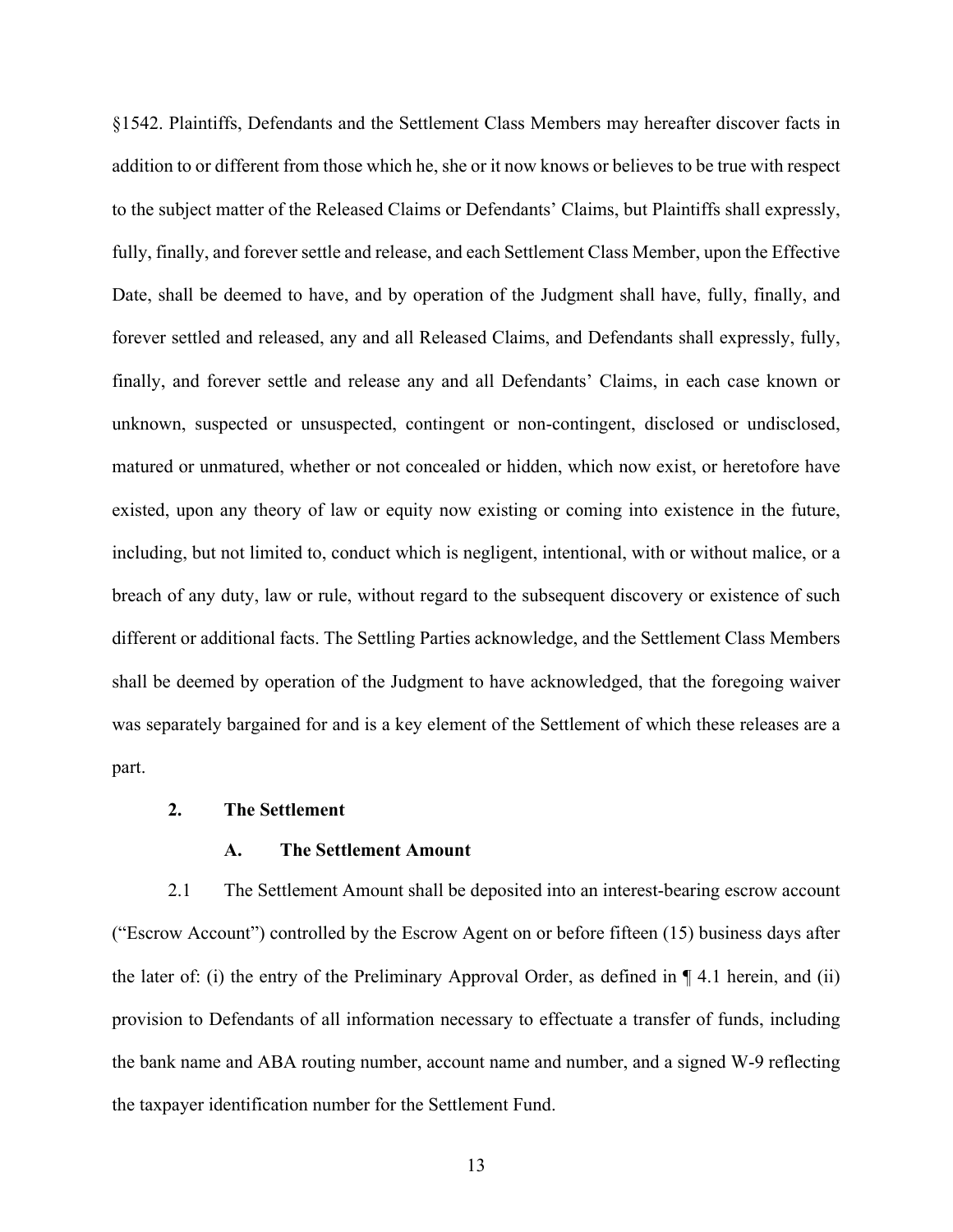2.2 Canopy and/or Defendants' insurers shall pay or cause to be paid the Settlement Amount on behalf of all Defendants. Such amount is paid as consideration for full and complete settlement of all Released Claims. In the event that the entire Settlement Amount is not funded when due, Plaintiffs shall have the right to terminate the Settlement.

2.3 Other than the obligation of Canopy and/or Defendants' insurers to pay or cause to be paid the Settlement Amount into the Settlement Fund, Defendants shall have no obligation to make any other payment into the Settlement Fund pursuant to this Stipulation.

#### **B. The Escrow Agent**

2.4 The Escrow Agent shall invest the Settlement Amount, deposited pursuant to  $\S$  2.1 herein, in United States Agency or Treasury Securities or other instruments backed by the Full Faith & Credit of the United States Government or an Agency thereof, or fully insured by the United States Government or an Agency thereof, and shall reinvest the proceeds of these instruments as they mature in similar instruments at their then-current market rates. All risks related to the investment of the Settlement Fund in accordance with the investment guidelines set forth in this paragraph shall be borne by the Settlement Fund, and the Released Persons shall have no responsibility for, interest in, or liability whatsoever with respect to investment decisions or the actions of the Escrow Agent, or any transactions executed by the Escrow Agent.

2.5 The Escrow Agent shall not disburse the Settlement Fund except as provided in the Stipulation, by an order of the Court, or with the written agreement of counsel for Canopy.

2.6 Subject to further order(s) and/or directions as may be made by the Court, or as provided in the Stipulation, the Escrow Agent is authorized to execute such transactions as are consistent with the terms of this Stipulation. The Released Persons shall have no responsibility for, interest in, or liability whatsoever with respect to the actions of the Escrow Agent, or for any transaction executed by the Escrow Agent.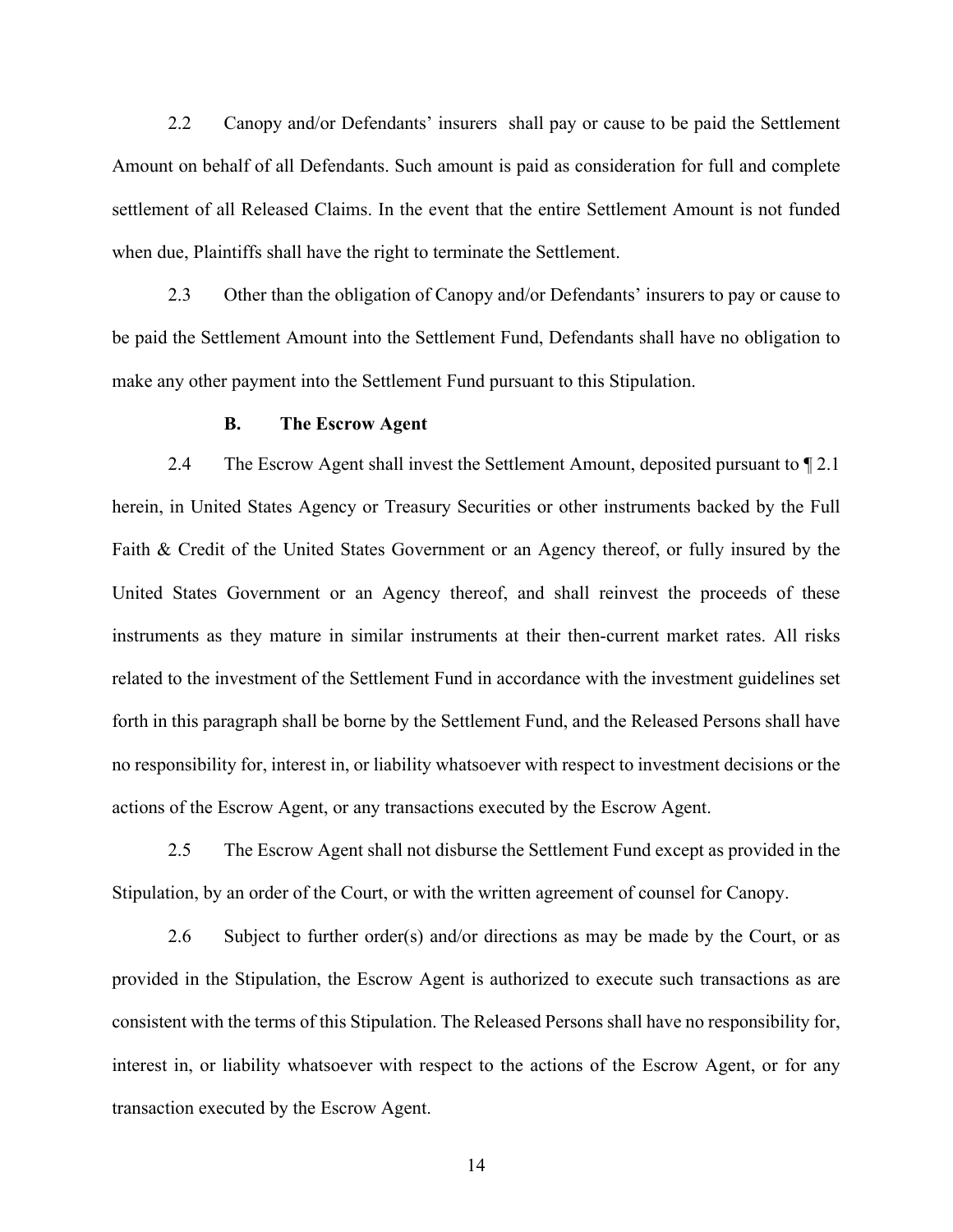2.7 All funds held by the Escrow Agent shall be deemed and considered to be in *custodia legis* of the Court, and shall remain subject to the jurisdiction of the Court, until such time as such funds shall be distributed or returned pursuant to this Stipulation and/or further order(s) of the Court.

2.8 Without further order of the Court or approval from Defendants, the Settlement Fund may be used by the Escrow Agent, as directed by Lead Counsel, to pay reasonable costs and expenses actually incurred up to the sum of \$500,000 in connection with providing notice to the Settlement Class, locating Settlement Class Members, soliciting Settlement Class claims, assisting with the submission of Settlement Class claims, processing Proofs of Claim and Releases, administering and distributing the Net Settlement Fund to Authorized Claimants, paying Taxes and Tax Expenses, and paying escrow fees and costs, if any ("Notice and Administration Expenses"). After the effective date, without further order of the Court or approval from Defendants, additional amounts up to \$250,000 may be used by the Escrow Agent, as directed by Lead Counsel, to pay any additional Notice and Administrations Expenses from the Settlement Fund. The Released Persons shall have no responsibility for or liability whatsoever with respect to the Notice and Administration Expenses, nor shall they have any responsibility for or liability whatsoever for any claims with respect thereto. Notwithstanding the foregoing, Defendants shall be responsible for the costs and expenses of providing to Lead Counsel and/or the Claims Administrator pertinent transfer records for purposes of mailing notice to the Settlement Class.

### **C. Taxes**

2.9 (a) The Settling Parties and the Escrow Agent agree to treat the Settlement Fund as being at all times a "qualified settlement fund" within the meaning of Treas. Reg. §1.468B-1. In addition, the Escrow Agent shall timely make such elections as necessary or advisable to carry out the provisions of this ¶ 2.9, including the "relation-back election" (as defined in Treas.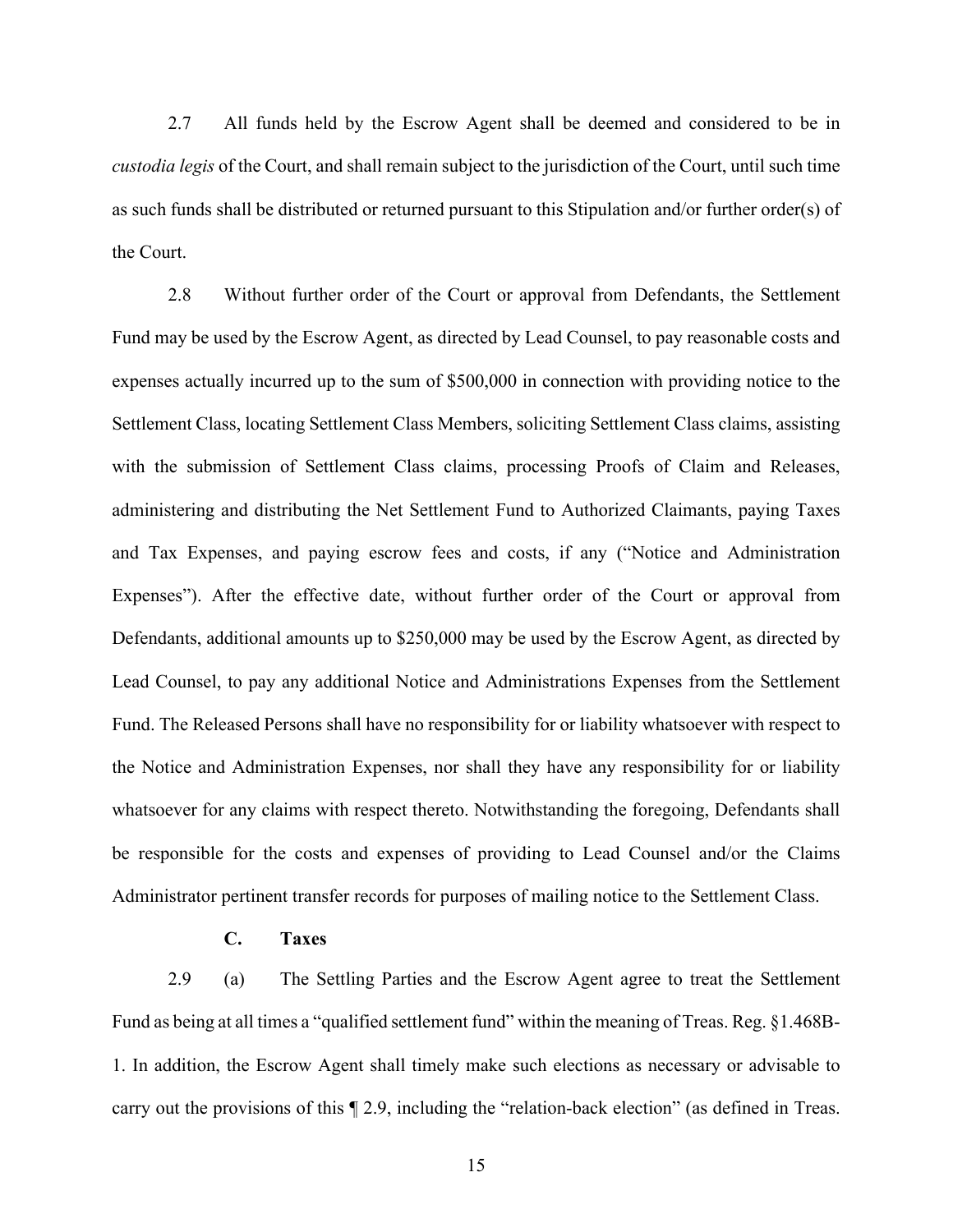Reg. §1.468B-1) back to the earliest permitted date. Such elections shall be made in compliance with the procedures and requirements contained in such regulations. It shall be the responsibility of the Escrow Agent to timely and properly prepare and deliver the necessary documentation for signature by all necessary parties, and thereafter to cause the appropriate filing to occur.

(b) For the purpose of §1.468B of the Internal Revenue Code of 1986, as amended, and the regulations promulgated thereunder, the "administrator" shall be the Escrow Agent. The Escrow Agent shall timely and properly file all informational and other tax returns necessary or advisable with respect to the Settlement Fund (including, without limitation, the returns described in Treas. Reg. §1.468B-2(k)). Such returns (as well as the election described in  $\llbracket 2.9(a)$  herein) shall be consistent with this  $\llbracket 2.9$  and in all events shall reflect that all Taxes (including any estimated Taxes, interest, or penalties) on the income earned by the Settlement Fund shall be paid out of the Settlement Fund as provided in ¶ 2.9(c) herein.

(c) All (i) Taxes (including any estimated Taxes, interest or penalties) arising with respect to the income earned by the Settlement Fund, including any Taxes or tax detriments that may be imposed upon the Released Persons or their counsel with respect to any income earned by the Settlement Fund for any period during which the Settlement Fund does not qualify as a "qualified settlement fund" for federal or state income tax purposes, and (ii) expenses and costs incurred in connection with the operation and implementation of this ¶ 2.9 (including, without limitation, expenses of tax attorneys and/or accountants and mailing and distribution costs and expenses relating to filing (or failing to file) the returns described in this ¶ 2.9) ("Tax Expenses"), shall be paid out of the Settlement Fund; in all events the Released Persons and their counsel shall have no responsibility or liability whatsoever for Taxes or Tax Expenses. The Escrow Agent, through the Settlement Fund, shall indemnify and hold each of the Released Persons and their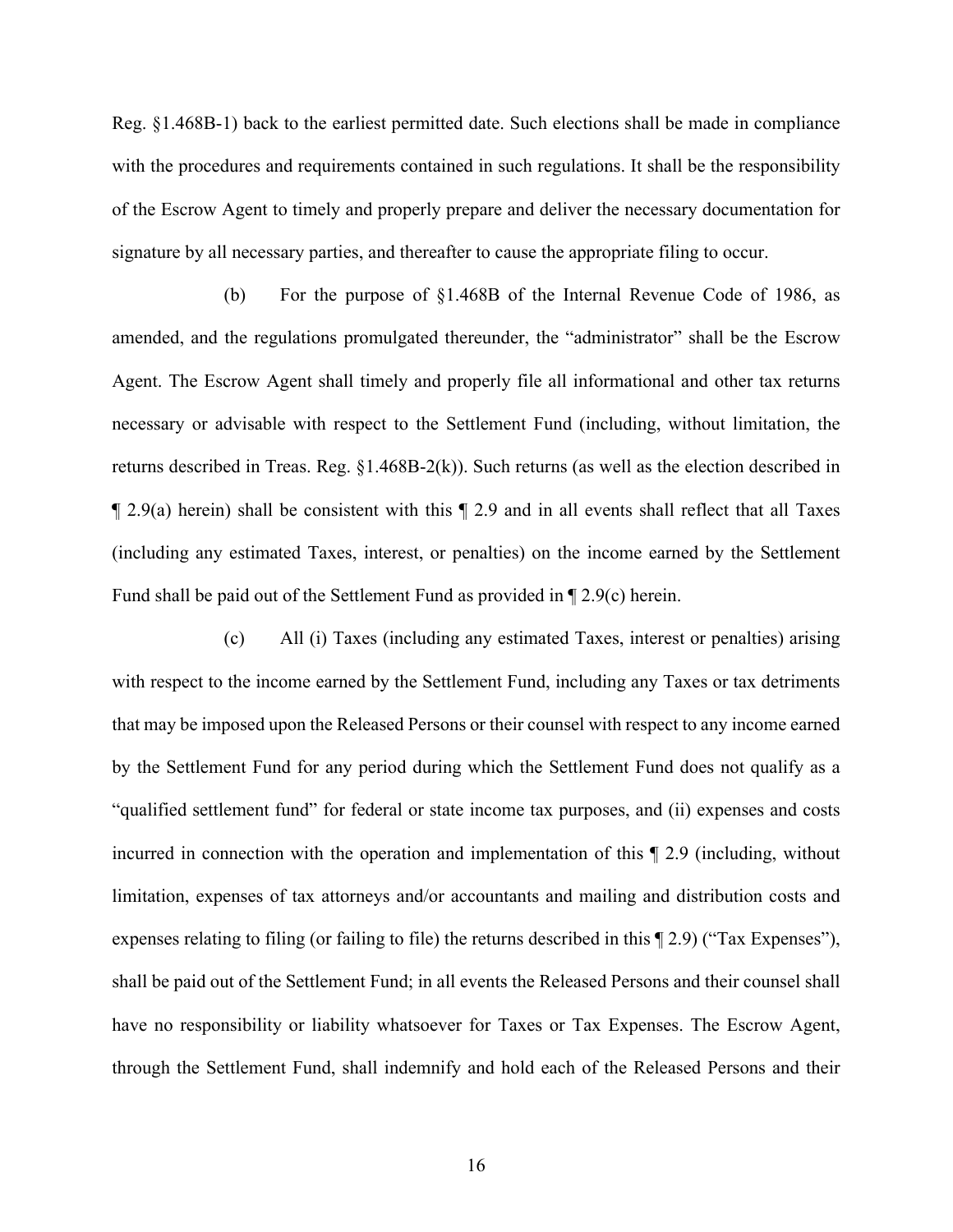counsel harmless for Taxes and Tax Expenses (including, without limitation, Taxes payable by reason of any such indemnification). Further, Taxes and Tax Expenses shall be treated as, and considered to be, a cost of administration of the Settlement Fund and shall be timely paid by the Escrow Agent out of the Settlement Fund without prior order from the Court, and the Escrow Agent shall be obligated (notwithstanding anything herein to the contrary) to withhold from distribution to Authorized Claimants any funds necessary to pay such amounts, including the establishment of adequate reserves for any Taxes and Tax Expenses (as well as any amounts that may be required to be withheld under Treas. Reg.  $\S1.468B-2(1)(2)$ ). The Settling Parties hereto agree to cooperate with the Escrow Agent, each other, and their tax attorneys and accountants to the extent reasonably necessary to carry out the provisions of this ¶ 2.9.

#### **D. Termination of the Settlement**

2.10 In the event that the Stipulation is not approved, the Stipulation is terminated or canceled, or the Effective Date otherwise fails for any reason to occur, the Settlement Funds less Notice and Administration Expenses or Taxes or Tax Expenses paid, incurred, or due and owing in connection with the Settlement provided for herein, shall be refunded to the parties that submitted the payment pursuant to written instructions for counsel for Canopy in accordance with ¶ 8.4 herein.

## **3. Class Certification**

3.1 For the sole purpose of the Settlement and for no other purpose, the Settling Parties stipulate, agree, and consent to: (i) certification of the Litigation as a class action pursuant to Fed. R. Civ. P. 23(a) and 23(b)(3) on behalf of the Settlement Class; (ii) appointment of Plaintiffs as class representatives; and (iii) appointment of Lead Counsel as class counsel for the Settlement Class pursuant to Fed. R. Civ. P.  $23(g)$ .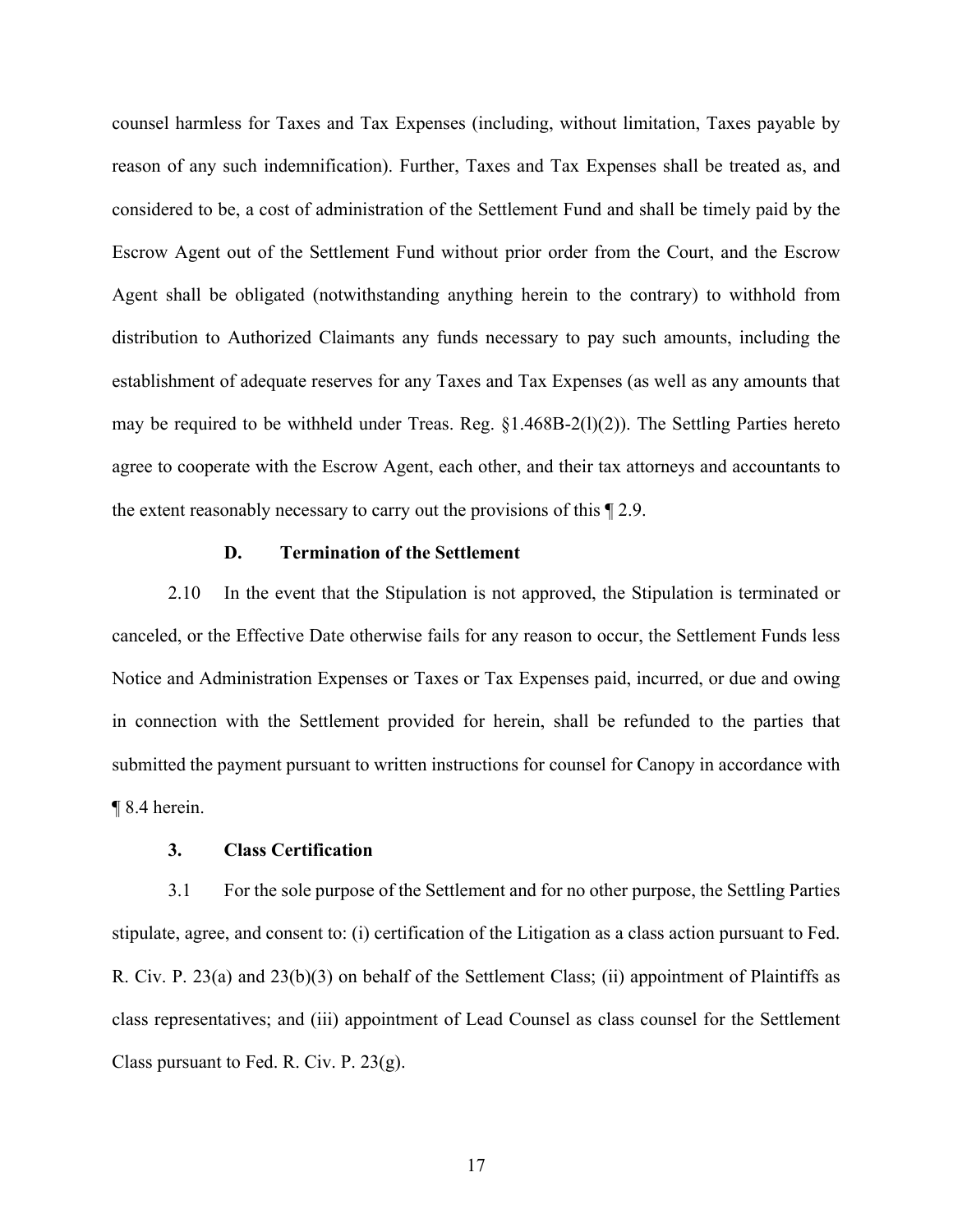3.2 Nothing in this Stipulation shall serve, either directly or indirectly, as evidence of or support for certification of a class other than for settlement purposes, and the Settling Parties intend that the provisions herein concerning certification of the Settlement Class shall have no effect whatsoever in the event the Settlement and Judgment do not become Final. Defendants expressly reserve the right to contest class certification in the event the Settlement is terminated or the Effective Date does not occur for any other reason.

## **4. Preliminary Approval Order and Final Approval Hearing**

4.1 Promptly after execution of this Stipulation, Plaintiffs shall submit the Stipulation together with its Exhibits to the Court and shall apply for entry of an order ("Preliminary Approval Order"), substantially in the form of Exhibit A attached hereto, requesting, *inter alia*, the preliminary approval of the Settlement set forth in the Stipulation, certification of the Settlement Class for settlement purposes, and approval of the mailing of a settlement notice ("Notice") and Claim Form and publication of a summary notice, substantially in the forms of Exhibits 1, 3, and 4 to Exhibit A attached hereto. The Notice shall include the general terms of the Settlement set forth in the Stipulation, the proposed Plan of Allocation, the general terms of the Fee and Expense Application, as defined in ¶ 7.1 herein, and the date of the Final Approval Hearing, as defined below.

4.2 Lead Counsel shall request that after notice is given, the Court hold a hearing ("Final Approval Hearing") and finally approve the Settlement of the Litigation as set forth herein. At or after the Final Approval Hearing, Lead Counsel also will request that the Court approve the proposed Plan of Allocation, the Fee and Expense Application, and Plaintiffs' request for payment of time and for their expenses, if any.

#### **5. Releases**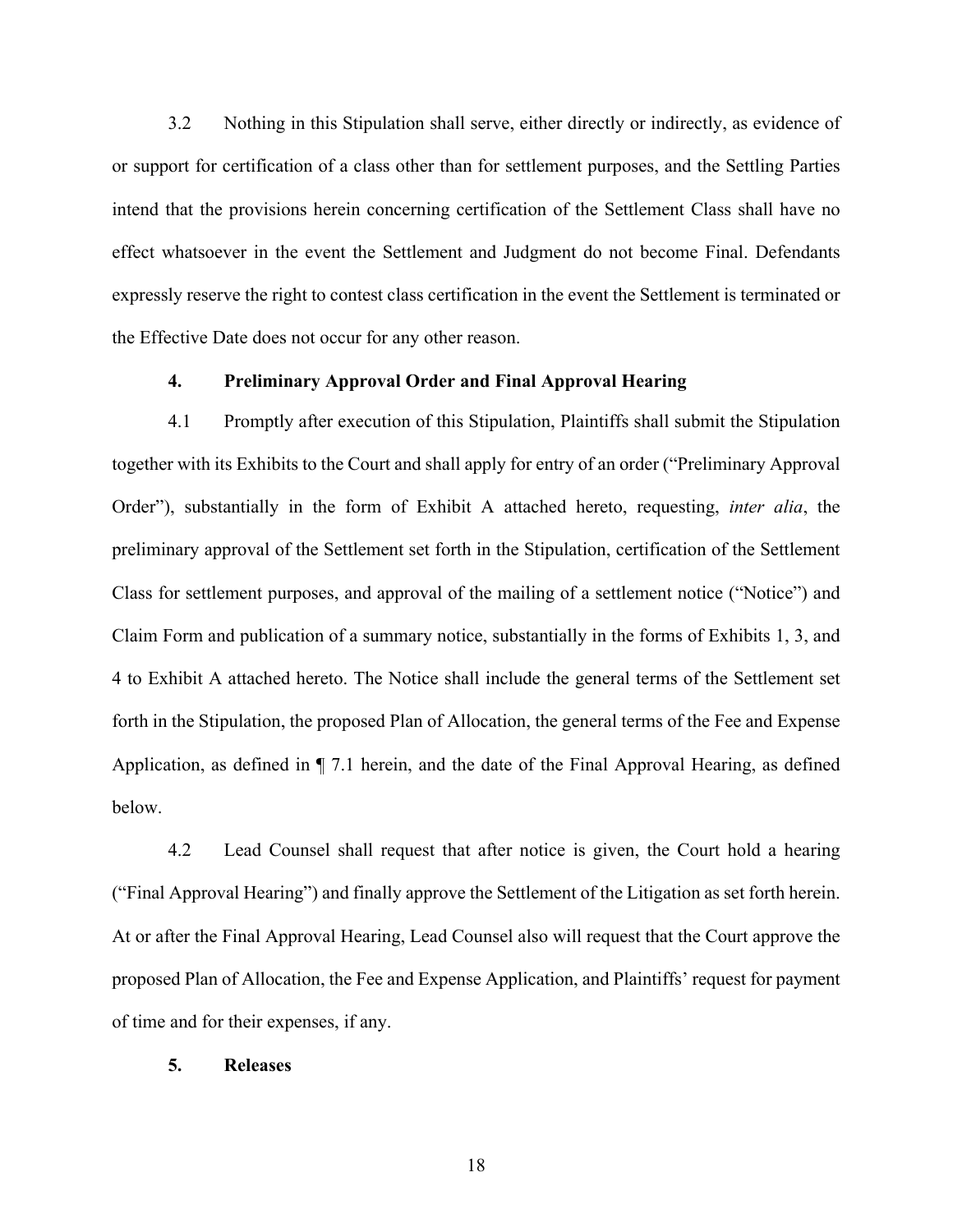5.1 Upon the Effective Date, Plaintiffs shall, and each of the Settlement Class Members shall be deemed to have, and by operation of the Judgment shall have, fully, finally, and forever released, relinquished, and discharged all Released Claims against the Released Persons, whether or not such Settlement Class Member executes and delivers a Proof of Claim and Release or shares in the Settlement Fund. Claims to enforce the terms of this Stipulation are not released. This release shall not apply to any person or entity who or which submits a request for exclusion from the Settlement Class that is accepted by the Court.

5.2 The Proof of Claim and Release to be executed by Settlement Class Members at the Effective Date shall release all Released Claims against the Released persons and shall be substantially in the form contained in Exhibit 2 to Exhibit A attached hereto.

5.3 Upon the Effective Date, all Settlement Class Members, and anyone claiming through or on behalf of any of them, will be forever barred and enjoined from commencing, instituting, prosecuting, or continuing to prosecute any action or other proceeding in any court of law or equity, arbitration tribunal, administrative forum, or any other forum, asserting the Released Claims against any of the Released Persons.

5.4 Upon the Effective Date, each of the Released Persons shall be deemed to have, and by operation of the Judgment shall have, fully, finally, and forever released, relinquished, and discharged Plaintiffs, each and all of the Settlement Class Members, and Plaintiffs' counsel, including Lead Counsel, from all Defendants' Claims. Claims to enforce the terms of this Stipulation or any order of the Court in the Litigation are not released.

## **6. Administration and Calculation of Claims, Final Awards and Supervision and Distribution of the Settlement Fund**

6.1 The Claims Administrator, subject to such supervision and direction of the Court as may be necessary or as circumstances may require, shall administer and calculate the claims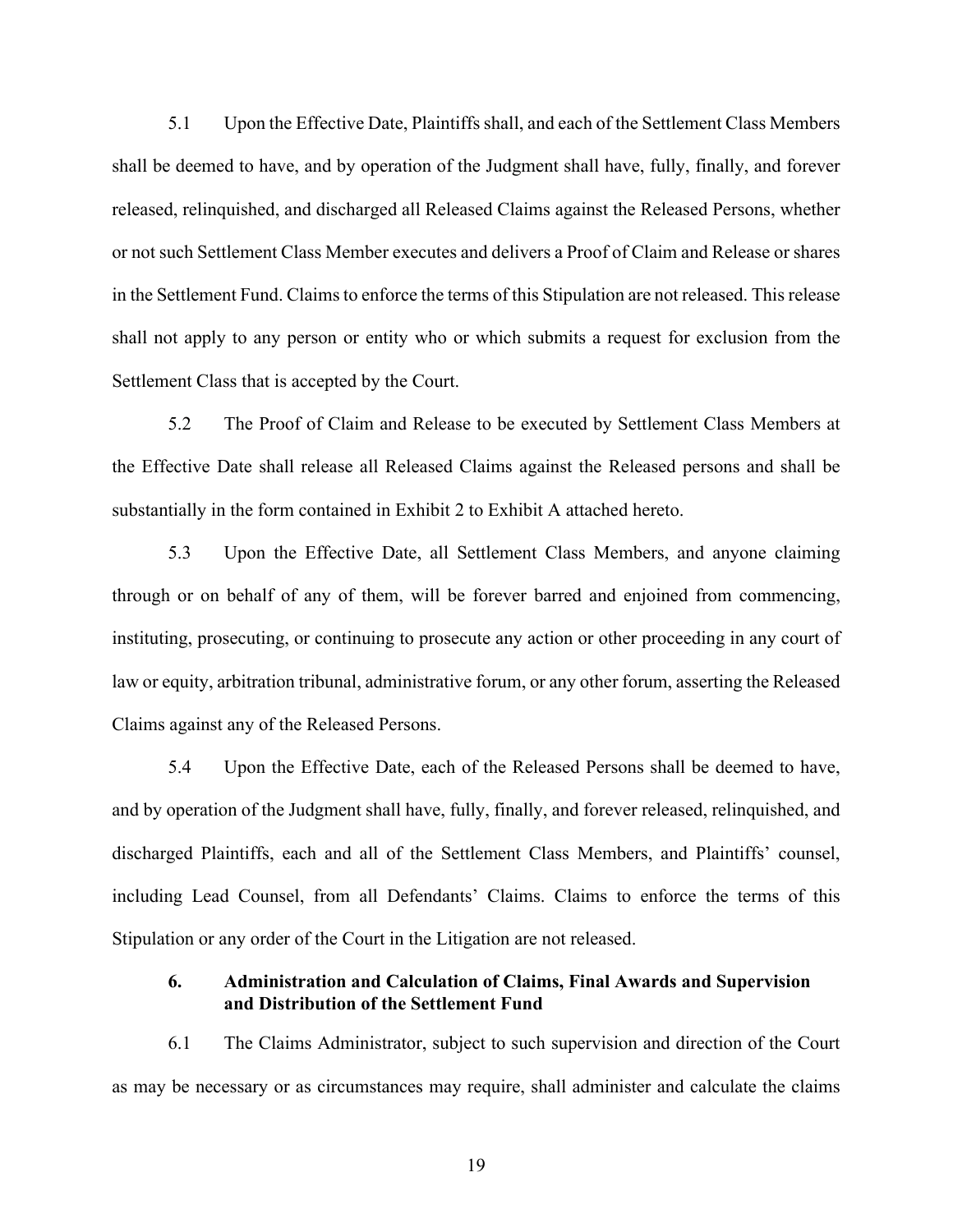submitted by Settlement Class Members and shall oversee distribution of the Net Settlement Fund (defined below) to Authorized Claimants.

6.2 The Settlement Fund shall be applied as follows:

(a) To pay all the Notice and Administration Expenses described in ¶ 2.8 herein;

(b) To pay the Taxes and Tax Expenses described in ¶ 2.9;

(c) To pay attorneys' fees and expenses of counsel for Plaintiffs ("Fee and Expense Award"), and to pay Plaintiffs for their time and expenses, if and to the extent allowed by the Court; and

(d) After the Effective Date, to distribute the balance of the Settlement Fund ("Net Settlement Fund") to Authorized Claimants as allowed by the Stipulation, the Plan of Allocation, or the Court.

6.3 After the Effective Date, and in accordance with the terms of the Stipulation, the Plan of Allocation, or such further approval and further order(s) of the Court as may be necessary or as circumstances may require, the Net Settlement Fund shall be distributed to Authorized Claimants, subject to and in accordance with the following:

(a) Each Person claiming to be an Authorized Claimant shall be required to submit to the Claims Administrator a completed Proof of Claim and Release, substantially in the form of Exhibit 2 to Exhibit A attached hereto, signed under penalty of perjury and supported by such documents as are specified in the Proof of Claim and Release.

(b) All Proofs of Claim and Releases must be submitted within seven days after the date of the Final Approval Hearing or such other time as may be set by the Court. Except as otherwise ordered by the Court, all Settlement Class Members who fail to timely submit a valid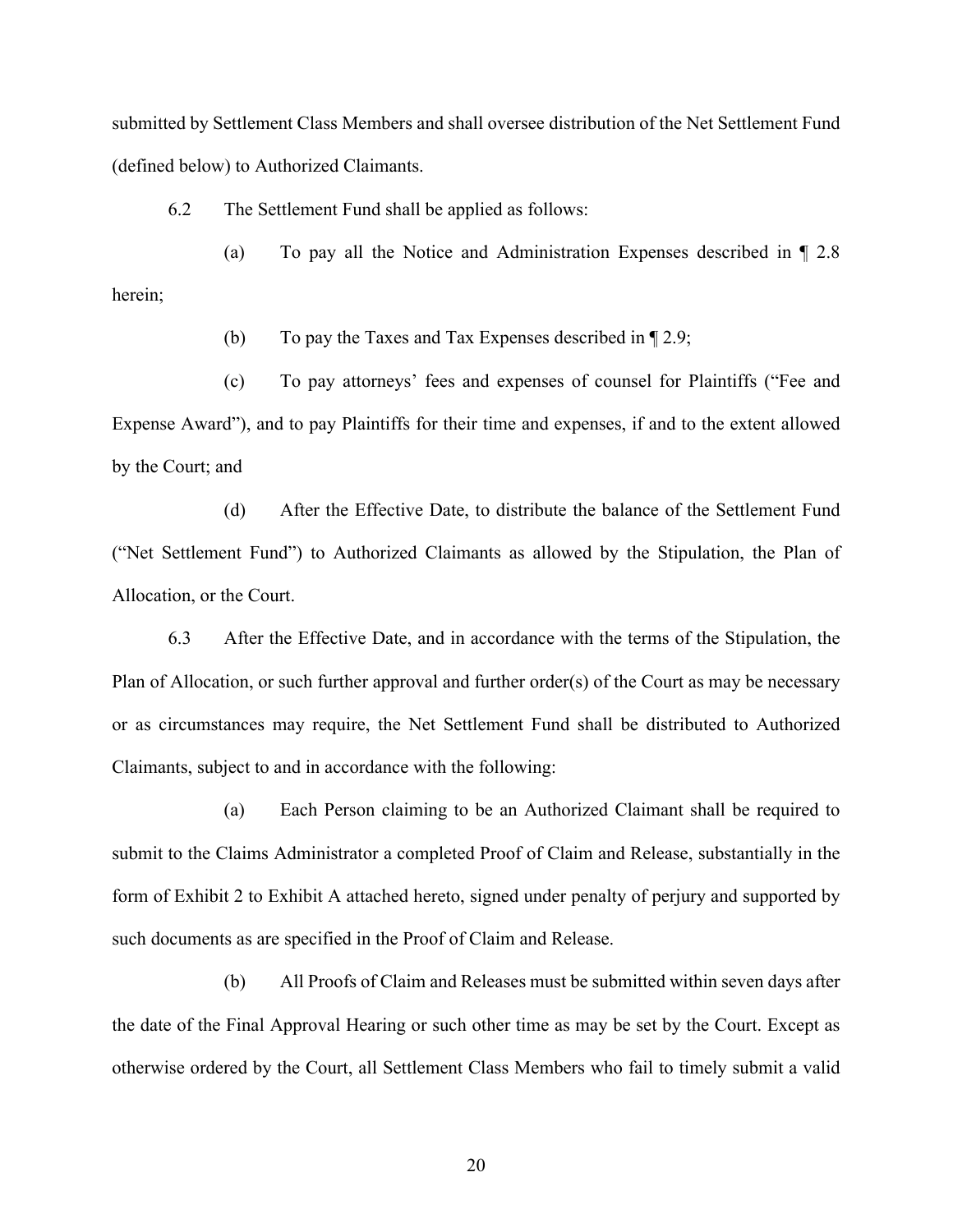Proof of Claim and Release within such period, or such other period as may be ordered by the Court, or otherwise allowed, shall be forever barred from receiving any payments pursuant to the Stipulation and the Settlement set forth herein, but shall in all other respects be subject to and bound by the provisions of the Stipulation and the Settlement, including the terms of the Judgment and the releases provided for therein and herein, and will be barred and enjoined from bringing any action against the Released Persons concerning the Released Claims. Notwithstanding the foregoing, Lead Counsel shall have the discretion (but not an obligation) to accept late-submitted claims for processing by the Claims Administrator so long as the distribution of the Net Settlement Fund to Authorized Claimants is not materially delayed thereby. Lead Counsel shall have no liability for not accepting late-submitted claims.

6.4 Persons who otherwise would be Settlement Class Members but desire to be excluded from the Settlement shall be required to provide a written statement that the Person wishes to be excluded from the Settlement Class for receipt by the Claims Administrator no later than twenty-one (21) days prior to the Final Approval Hearing or such other time as may be set by the Court. Unless otherwise ordered by the Court, any Person who is a Settlement Class Member and who does not submit a timely and valid request for exclusion from the Settlement Class shall be bound by this Stipulation. Copies of all requests for exclusion received, and copies of all written revocations of requests for exclusion received, shall be sent to counsel for Defendants and to Lead Counsel within a reasonable time of receipt by the Claims Administrator and in any event not less than seven (7) calendar days prior to the Final Approval Hearing.

6.5 The Net Settlement Fund shall be distributed to the Authorized Claimants substantially in accordance with the Plan of Allocation set forth in the Notice and approved by the Court. If there is any balance remaining in the Net Settlement Fund after a reasonable period of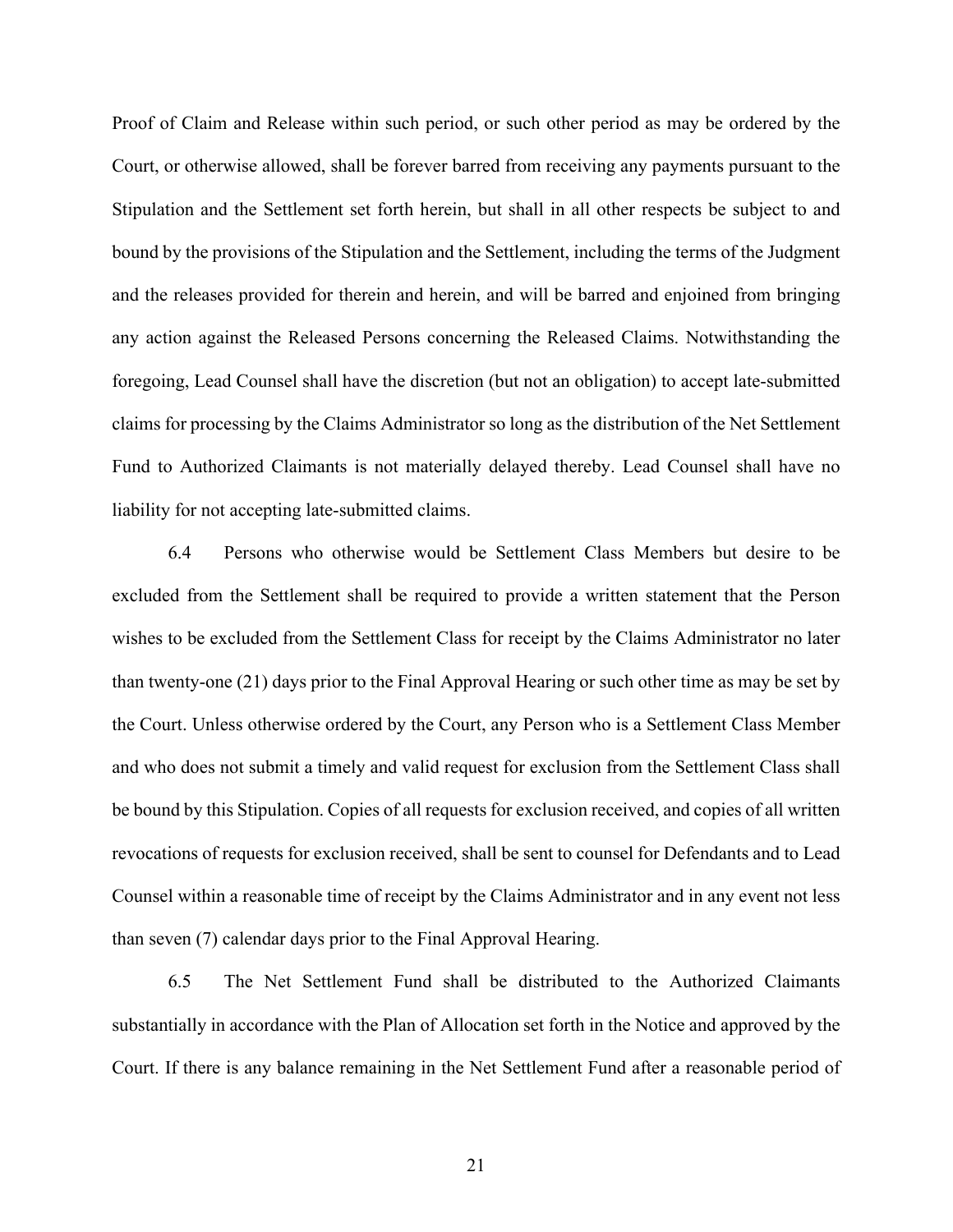time after the date of the initial distribution of the Net Settlement Fund, Lead Counsel shall, if feasible, reallocate (which reallocation may occur on multiple occasions) such balance among Authorized Claimants in an equitable and economic fashion. Thereafter, any *de minimis* balance which still remains in the Net Settlement Fund shall be donated to an appropriate non-profit organization selected by Lead Counsel. This is not a claims-made settlement. There will be no reversion to Defendants.

6.6 Except for Canopy's obligation to pay or cause payment of the Settlement Amount into the Settlement Fund as set forth herein, Defendants and their Related Parties shall have no responsibility for, interest in, or liability whatsoever with respect to the investment or distribution of the Settlement Fund, the Plan of Allocation, the determination, administration, or calculation of Settlement Class claims, the payment or withholding of Taxes or Tax Expenses, or any losses incurred in connection therewith. No Person shall have any claim of any kind against Defendants, their Related Parties, or counsel for Defendants with respect to the matters set forth in ¶¶ 6.1–6.8 herein; and the Settlement Class Members, Plaintiffs, and Plaintiffs' counsel, including Lead Counsel, release Defendants and their Related Parties from any and all liability and claims arising from or with respect to the administration, investment, or distribution of the Settlement Fund.

6.7 No Person shall have any claim against Defendants or their Related Parties, counsel for Defendants, Plaintiffs, Lead Counsel, the Claims Administrator or any other Person designated by Lead Counsel based on determinations or distributions made substantially in accordance with the Stipulation and the Settlement contained herein, the Plan of Allocation, or further order(s) of the Court.

6.8 It is understood and agreed by the Settling Parties that any proposed Plan of Allocation of the Net Settlement Fund, including, but not limited to, any adjustments to an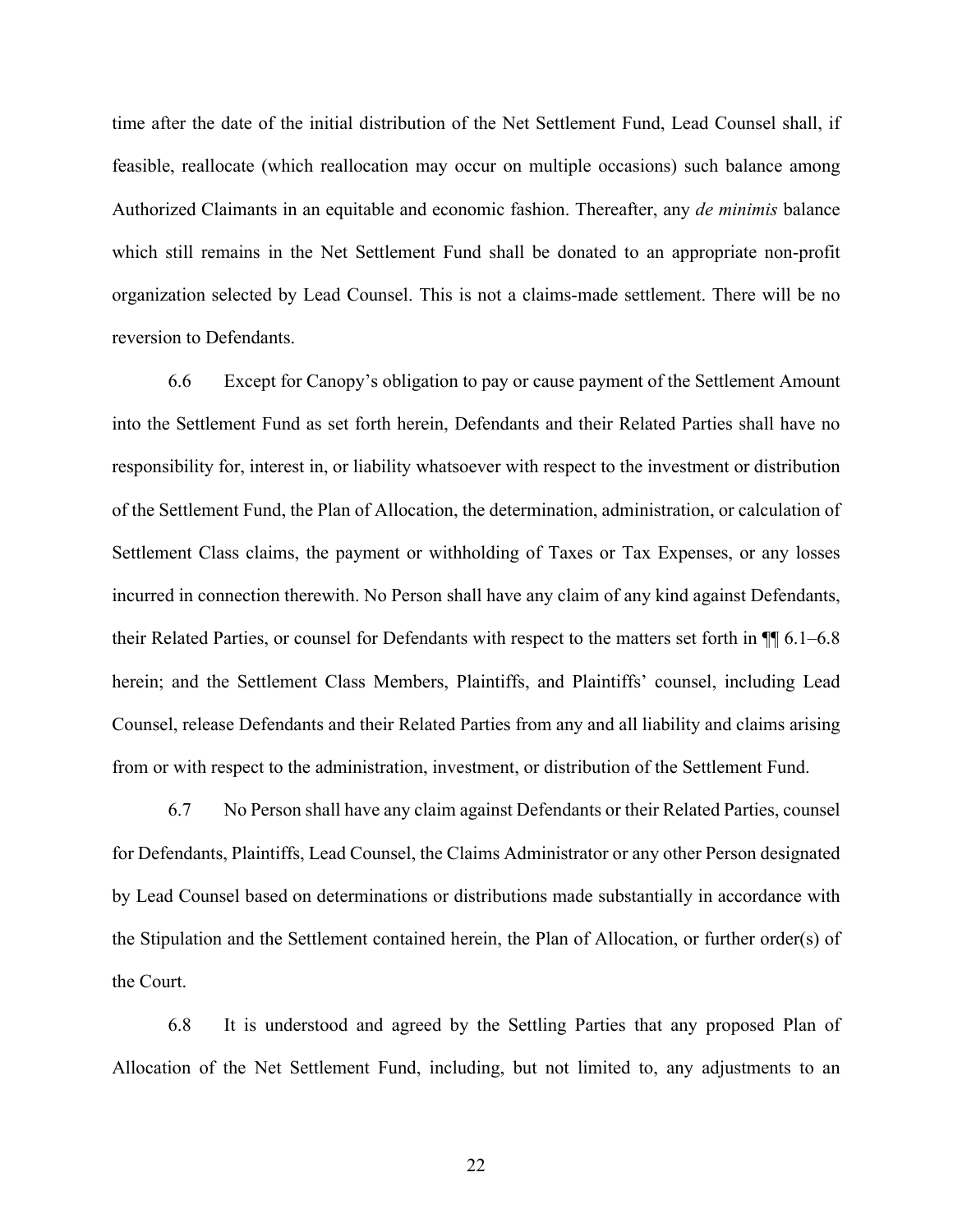Authorized Claimant's claim set forth therein, is not a part of the Stipulation and is to be considered by the Court separately from the Court's consideration of the fairness, reasonableness, and adequacy of the Settlement set forth in the Stipulation, and any order or proceeding relating to the Plan of Allocation shall not operate to terminate or cancel the Stipulation, or affect or delay the finality of the Judgment approving the Stipulation and the Settlement of the Litigation set forth therein. Defendants will take no position with respect to such proposed Plan of Allocation or such plan as may be approved by the Court.

#### **7. Plaintiffs' Counsel's Attorneys' Fees and Expenses**

7.1 Lead Counsel may submit an application or applications ("Fee and Expense Application") to the Court for distributions from the Settlement Fund for: (i) an award of attorneys' fees; plus (ii) expenses or charges in connection with prosecuting the Litigation; plus (iii) any interest on such attorneys' fees and expenses at the same rate and for the same periods as earned by the Settlement Fund (until paid) as may be awarded by the Court. Plaintiffs may also submit an application for an award to any or all Lead Plaintiffs for their time and expenses in connection with the prosecution of the Litigation. Lead Counsel reserve the right to make additional applications for fees and expenses incurred. This Settlement shall not be conditioned upon any award of attorneys' fees and expenses to Lead Counsel, and Defendants shall take no position with respect to the Fee and Expense Application.

7.2 The attorneys' fees and expenses, as awarded by the Court, shall be paid to Lead Counsel from the Settlement Fund, as ordered, within five (5) business days after the Court executes an order awarding such fees and expenses, notwithstanding the existence of any objections thereto or potential for appeal therefrom. Lead Counsel may thereafter allocate the attorneys' fees among Lead Plaintiff's other counsel, if any, in a manner in which they in good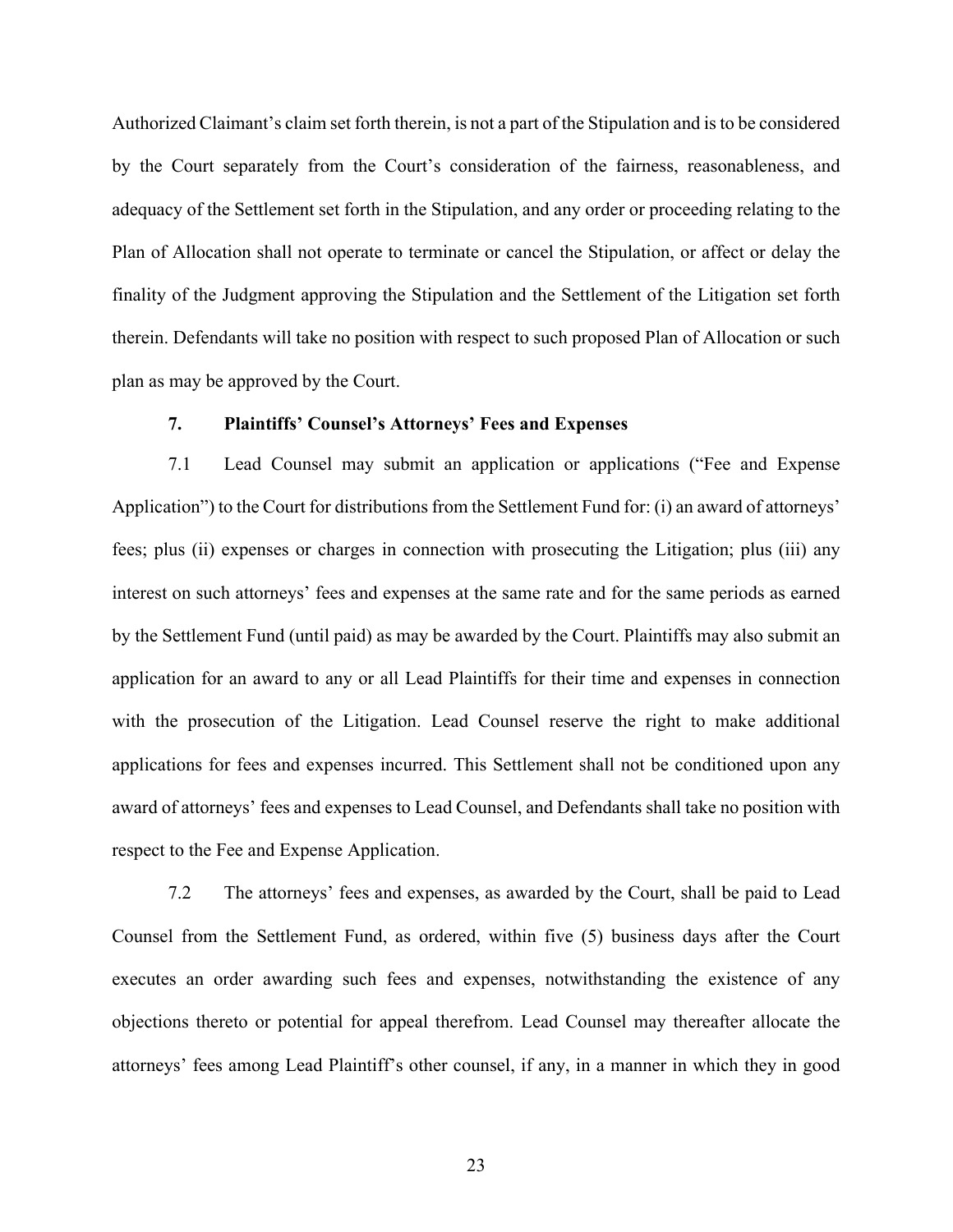faith believe reflects the contributions of such counsel to the initiation, prosecution, and resolution of the Litigation.

7.3 In the event that the Effective Date fails for any reason to occur, or the Judgment or the order making the Fee and Expense Award is reversed or modified, or the Stipulation is canceled or terminated for any other reason, and such reversal, modification, cancellation, or termination becomes final and not subject to review, and in the event that the Fee and Expense Award has been paid to any extent, then Lead Counsel shall, within fifteen (15) calendar days from receiving notice from Defendants' counsel or from a court of appropriate jurisdiction, be severally and jointly obligated to refund to the Settlement Fund such fees and expenses previously paid to them from the Settlement Fund, plus interest thereon at the same rate as earned on the Settlement Fund in an amount consistent with such reversal, modification, cancellation or termination. Lead Counsel, as a condition of receiving such fees and expenses, agrees to be subject to the jurisdiction of the Court for the purpose of enforcing the provisions of this paragraph.

7.4 The procedure for and the allowance or disallowance by the Court of any applications by any Plaintiffs' counsel for attorneys' fees and expenses, or the time and expenses of Plaintiffs, to be paid out of the Settlement Fund, are not part of the Settlement set forth in the Stipulation, and are to be considered by the Court separately from the Court's consideration of the fairness, reasonableness, and adequacy of the Settlement set forth in the Stipulation, and any order or proceeding relating to the Fee and Expense Application, or Plaintiffs' time and expense application, or any appeal from any order relating thereto or reversal or modification thereof, shall not operate to terminate or cancel the Stipulation, or affect or delay the finality of the Judgment approving the Stipulation and the Settlement of the Litigation set forth therein.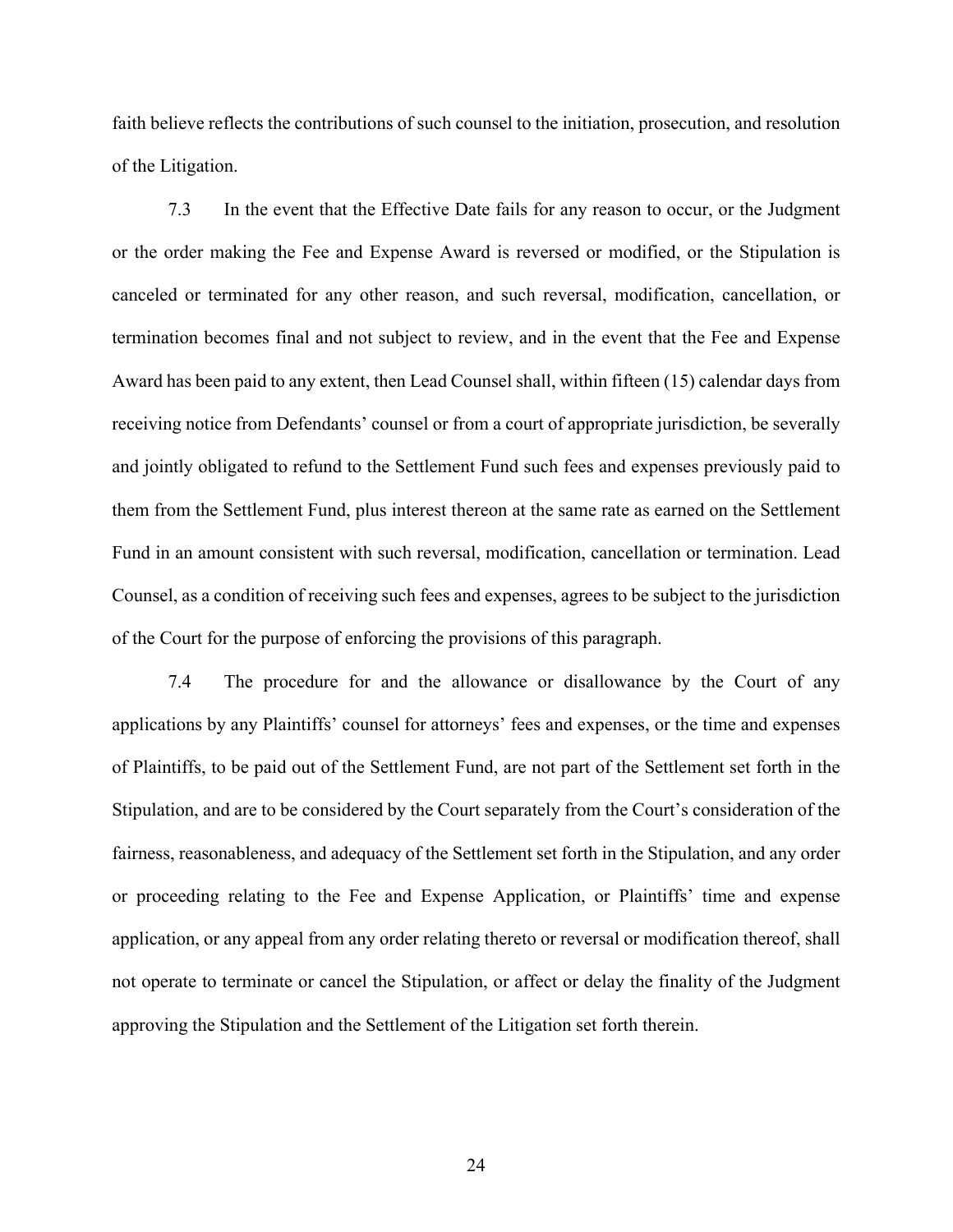7.5 Any fees and/or expenses awarded by the Court shall be paid solely from the Settlement Fund. Defendants and their Related Parties shall have no responsibility for any payment of attorneys' fees and/or expenses to Lead Counsel, Plaintiffs, or any other counsel or Person who receives payment from the Settlement Fund.

7.6 Defendants and their Related Parties shall have no responsibility or liability whatsoever for the allocation among Lead Counsel, or any other counsel or Person who may assert some claim thereto, of any Fee and Expense Award that the Court may make in the Litigation.

**8. Conditions of Settlement, Effect of Disapproval, Cancellation or Termination**

8.1 The Effective Date of the Stipulation shall be conditioned on the occurrence of all the following events:

(a) The Court has entered the Preliminary Approval Order, as required by ¶ 4.1 herein;

(b) The Settlement Amount has been deposited into the interest-bearing Escrow Account;

(c) Defendants have not exercised their option to terminate the Stipulation pursuant to ¶ 8.3 herein;

(d) The Court has entered the Judgment, or a judgment substantially in the form of Exhibit B attached hereto; and

(e) The Judgment has become Final, as defined in ¶ 1.16 herein.

8.2 Upon the Effective Date, any and all remaining interest or right of Defendants or Defendants' insurers in or to the Settlement Fund, if any, shall be absolutely and forever extinguished. If all of the conditions specified in ¶ 8.1 herein are not met, then the Stipulation shall be canceled and terminated subject to ¶ 8.4 herein, unless Lead Counsel and counsel for Defendants mutually agree in writing to proceed with the Settlement.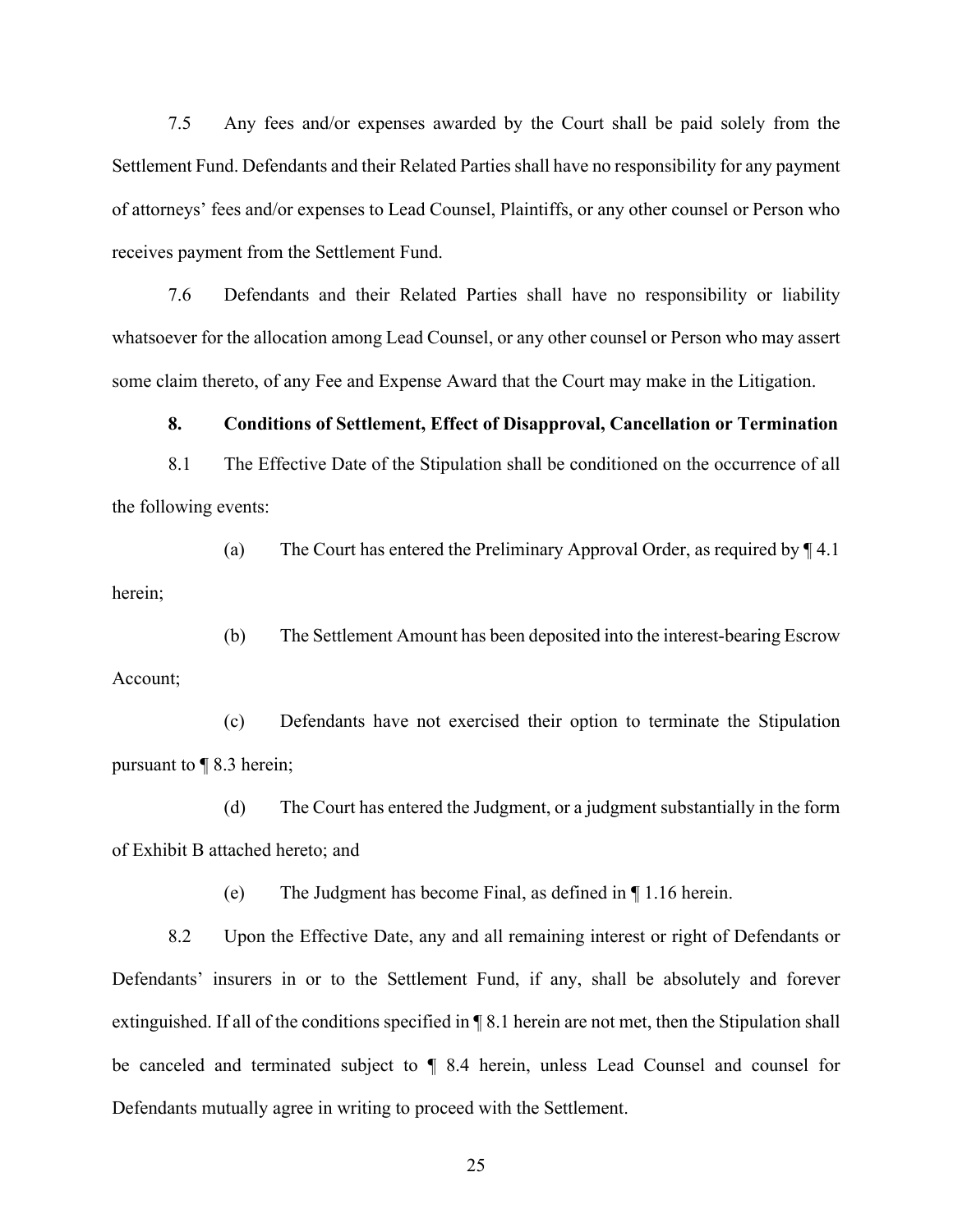8.3 Defendants shall have the unilateral right to terminate the Settlement in the event that Settlement Class Members who or which, pursuant to timely and valid requests for exclusion from the Settlement Class, meet the conditions set forth in a confidential supplemental agreement ("Supplemental Agreement") between the Settling Parties. The Supplemental Agreement, which is being executed concurrently herewith, shall not be filed with the Court and its terms shall not be disclosed in any other manner (other than the statements herein, to the extent necessary, or as otherwise provided in the Supplemental Agreement), unless and until the Court otherwise directs or a dispute arises between the Settling Parties concerning its interpretation or application. If submission of the Supplemental Agreement is required for resolution of a dispute or is otherwise ordered by the Court, the Settling Parties will undertake to have the Supplemental Agreement submitted to the Court *in camera* or filed under seal.

8.4 In the event that the Stipulation is not approved, the Stipulation is terminated or canceled, or the Effective Date otherwise fails for any reason to occur, then:

(a) Within fifteen (15) calendar days after written notification of such event is sent by counsel for Defendants or Lead Counsel to the Escrow Agent, the Settlement Fund (including accrued interest), less any expenses which have either been disbursed pursuant to ¶¶ 2.8 or 2.9 herein, or are chargeable to the Settlement Fund pursuant to ¶¶ 2.8 or 2.9 herein, shall be refunded by the Escrow Agent to the parties that submitted the payment pursuant to written instructions from Canopy's counsel. The Escrow Agent or its designee shall apply for any tax refund owed to the Settlement Fund and pay the proceeds to the parties that submitted the payment, after deduction of any fees or expenses incurred in connection with such application(s) for refund, pursuant to written instructions from Canopy's counsel;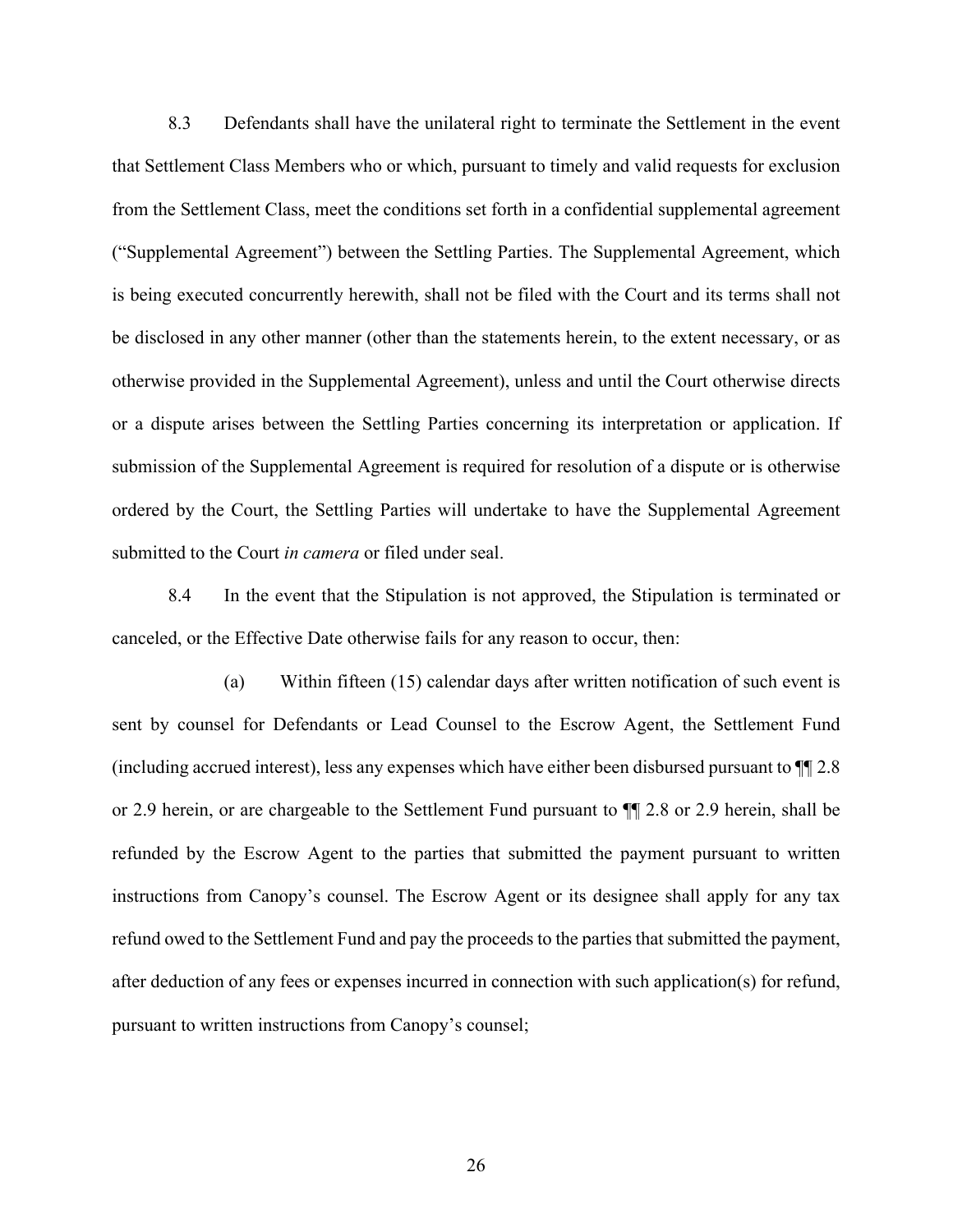(b) Neither Plaintiffs nor any of their counsel shall have any obligation to repay any amounts disbursed pursuant to ¶¶ 2.8 or 2.9 herein, and any expenses already incurred pursuant to ¶¶ 2.8 or 2.9 herein, but which have not been paid, shall be paid by the Escrow Agent in accordance with the terms of the Stipulation prior to the balance being refunded in accordance with  $\P$ [ 2.10 and 8.4(a) herein;

(c) The Settling Parties shall revert to their respective positions in the Litigation as of December 14, 2021; and

(d) The terms and provisions of the Stipulation, with the exception of this ¶ 8.4 and ¶¶ 1.1–1.42, 2.8–2.10, 7.3, 9.3, and 9.6 herein, shall have no further force and effect with respect to the Settling Parties and shall not be enforceable, or used in this Litigation or in any other proceeding for any purpose, and any Judgment or order entered by the Court in accordance with the terms of the Stipulation shall be treated as vacated, *nunc pro tunc*. No order of the Court, or modification or reversal on appeal of any order of the Court, concerning the Plan of Allocation, or the amount of any attorneys' fees, expenses, and interest awarded by the Court to any of Plaintiffs' counsel or Plaintiffs, shall operate to terminate or cancel this Stipulation or constitute grounds for cancellation or termination of this Stipulation.

#### **9. Miscellaneous Provisions**

9.1 The Settling Parties: (i) acknowledge that it is their intent to consummate this Stipulation; and (ii) agree to cooperate to the extent reasonably necessary to effectuate and implement all terms and conditions of the Stipulation and to exercise their best efforts to accomplish the foregoing terms and conditions of the Stipulation.

9.2 The Settling Parties intend this Settlement to be a final and complete resolution of all disputes between them with respect to the Litigation. The Settlement compromises claims which are contested and shall not be deemed an admission by any Settling Party as to the merits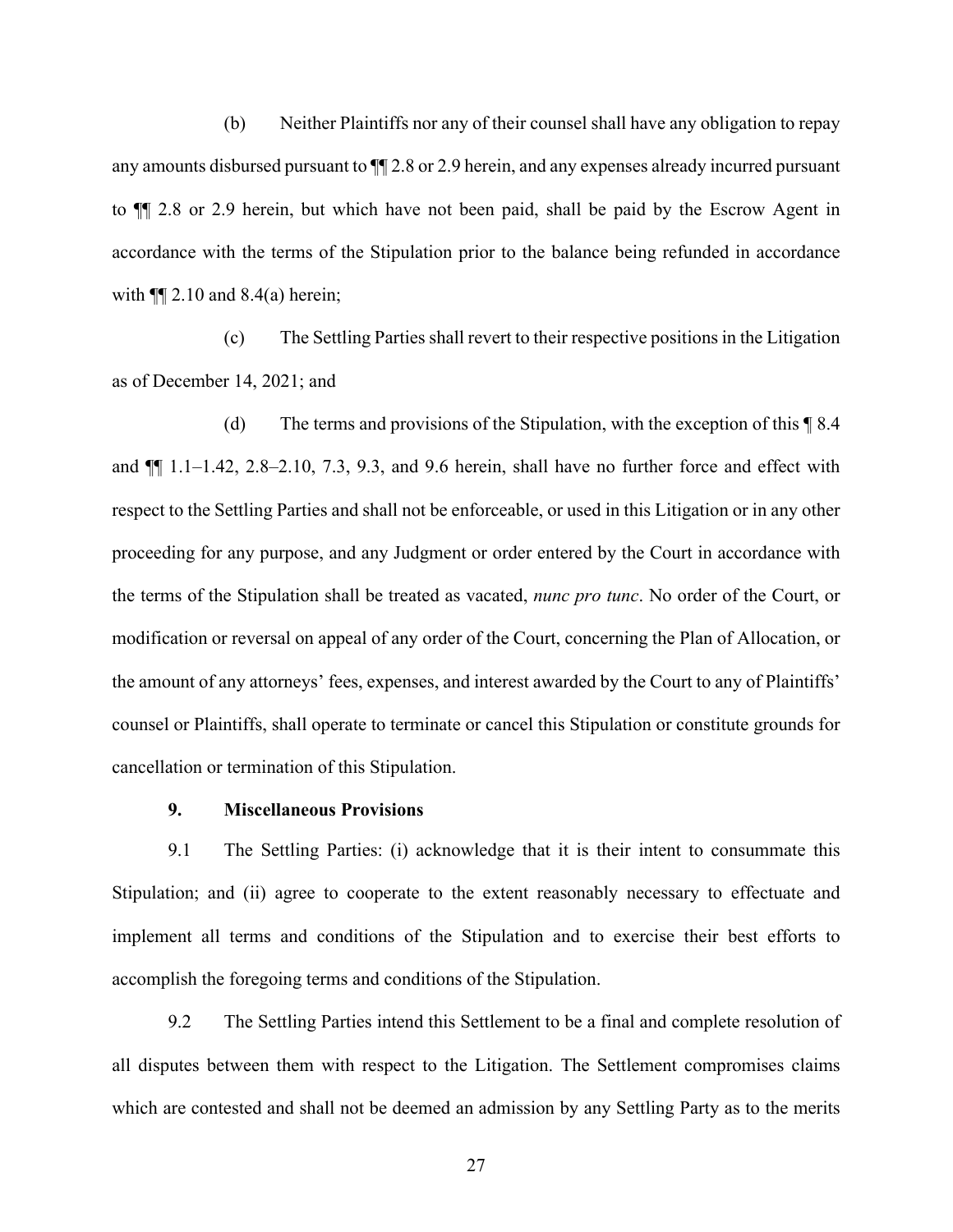of any claim or defense. Plaintiffs and Defendants agree that all Settling Parties and their respective counsel have complied with Federal Rule of Civil Procedure 11. The Judgment will contain a finding that, during the course of the Litigation, the Settling Parties and their respective counsel at all times complied with the requirements of Federal Rule of Civil Procedure 11. The Settling Parties agree that the Settlement Amount and the other terms of the Settlement were negotiated in good faith by the Settling Parties, and reflect a settlement that was reached voluntarily after consultation with competent legal counsel. The Settling Parties reserve their right to rebut, in a manner that such party determines to be appropriate, any contention made by any of the Settling Parties in any public forum regarding the Litigation, including that the Litigation was brought or defended in bad faith or without a reasonable basis.

9.3 Neither this Stipulation nor the Settlement contained herein, nor any act performed or document executed pursuant to or in furtherance of the Stipulation or the Settlement: (i) is or may be deemed to be or may be used as an admission of, or evidence of, the validity of any Released Claim, or of any wrongdoing or liability of Defendants or their respective Related Parties; (ii) is or may be deemed to be or may be used as an admission of, or evidence of, any fault or omission of any of Defendants or their respective Related Parties in any civil, criminal or administrative proceeding in any court, administrative agency or other tribunal; (iii) is or may be deemed to be or may be used as an admission, or evidence, that any claim asserted by Plaintiffs was not valid in any civil, criminal, or administrative proceeding in any court, administrative agency or other tribunal or (iv) is or may be deemed to be or may be used as an admission of, or evidence of, the appropriateness of treating the Litigation as a class action for any other purpose than the Settlement. Defendants and/or their respective Related Parties may file this Stipulation and/or the Judgment in any action that may be brought against them in order to support a defense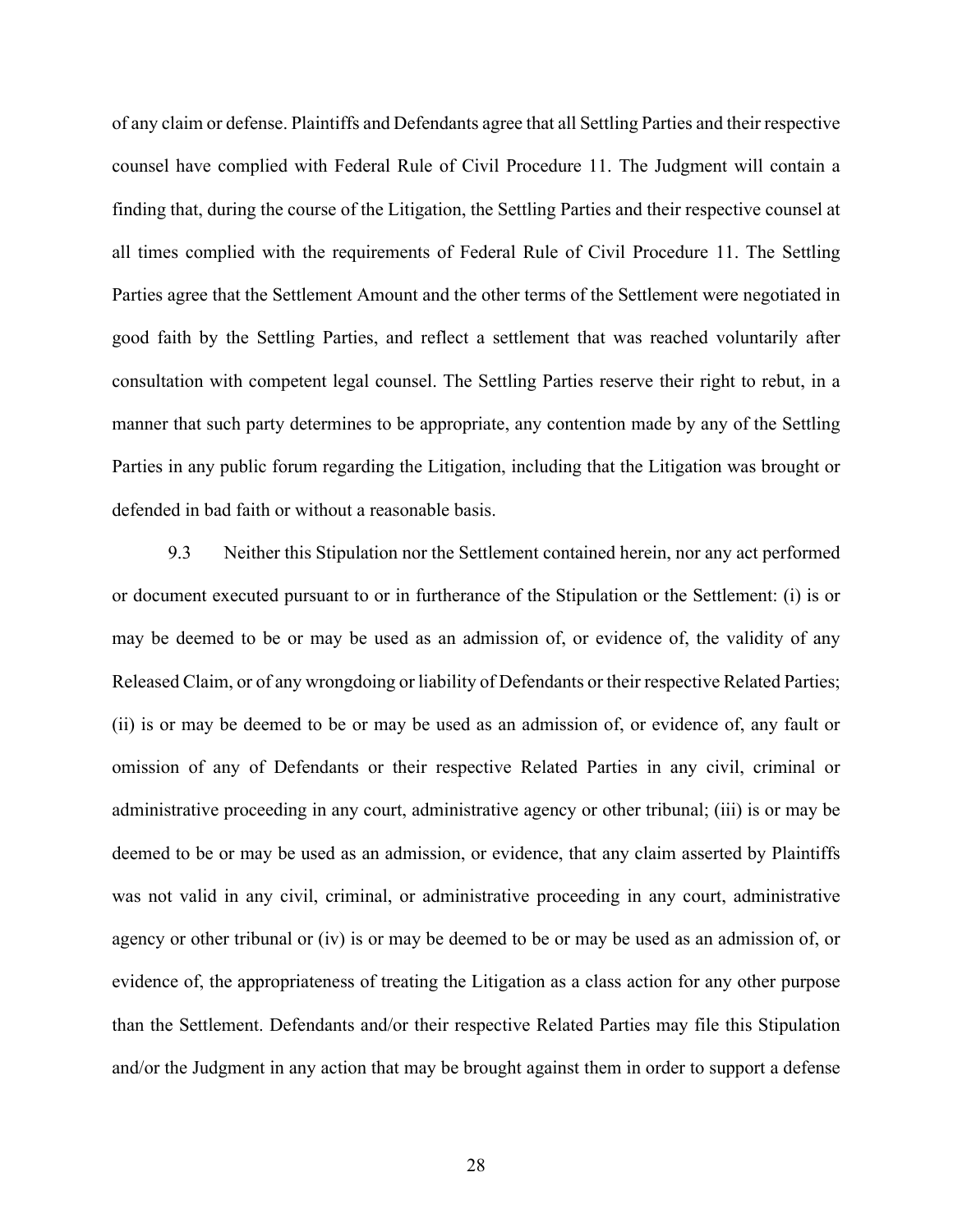or counterclaim based on principles of *res judicata*, collateral estoppel, release, good faith settlement, judgment bar or reduction, or any theory of claim preclusion or issue preclusion or similar defense or counterclaim.

9.4 Defendants shall provide notice under the provisions of the Class Action Fairness Act of 2005, 28 U.S.C. § 1715, as appropriate, at their own expense.

9.5 Other than as set forth in the Stipulation and the MOU, the Settling Parties agree that there will be no public announcements regarding the Settlement until Canopy has announced or disclosed it. Once disclosure is made by Canopy, the Settling Parties agree that, other than disclosures required by law, any public comments from the Settling Parties regarding this resolution will not substantially deviate from words to the effect that the Settling Parties have reached a mutually acceptable resolution by way of a mediated settlement.

9.6 Except as otherwise provided for herein, all agreements made and orders entered during the course of the Litigation relating to the confidentiality of information shall survive this Stipulation.

9.7 All of the Exhibits to the Stipulation are material and integral parts hereof and are fully incorporated herein by this reference.

9.8 The Stipulation may be amended or modified only by a written instrument signed by or on behalf of all Settling Parties or their respective successors-in-interest.

9.9 The Stipulation, the Exhibits attached hereto, and the Supplemental Agreement constitute the entire agreement among the Settling Parties hereto. No representations, warranties or inducements have been made to any party concerning the Stipulation, its Exhibits, or the Supplemental Agreement other than the representations, warranties, and covenants contained and memorialized in such documents.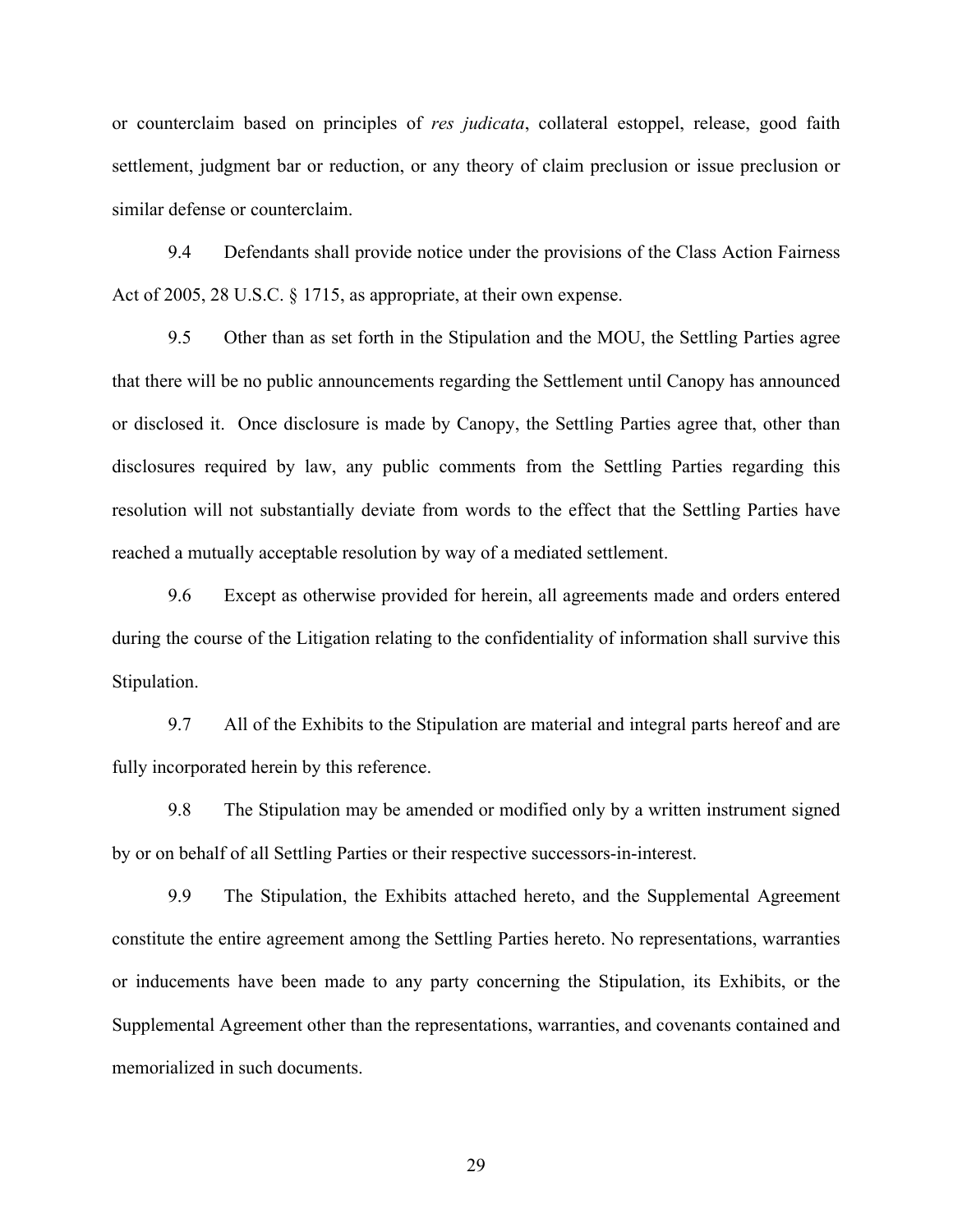9.10 Except as otherwise provided for herein, each Settling Party shall bear his, her or its own costs.

9.11 Lead Counsel, on behalf of the Settlement Class, are expressly authorized by Plaintiffs to take all appropriate action required or permitted to be taken by the Settlement Class pursuant to the Stipulation to effectuate its terms and also are expressly authorized to enter into any modifications or amendments to the Stipulation on behalf of the Settlement Class which they deem appropriate.

9.12 Each counsel or other Person executing the Stipulation or any of its Exhibits on behalf of any party hereto warrants that such Person has the full authority to do so.

9.13 The Stipulation may be executed in one or more counterparts. All executed counterparts and each of them shall be deemed to be one and the same instrument. A complete set of executed counterparts shall be filed with the Court. Signatures sent by facsimile or e-mail shall be deemed originals.

9.14 The headings herein are used for the purpose of convenience only and are not meant to have legal effect.

9.15 The waiver by one party of any breach in this Stipulation by any other party shall not be deemed a waiver by any other party or a waiver of any other prior or subsequent breach of this Stipulation.

9.16 The Stipulation shall be binding upon, and inure to the benefit of, the successors and assigns of the Settling Parties hereto.

9.17 Without affecting the finality of the Judgment entered in accordance with this Stipulation, the Court shall retain jurisdiction with respect to implementation and enforcement of the terms of the Stipulation, and all Settling Parties submit to the jurisdiction of the Court for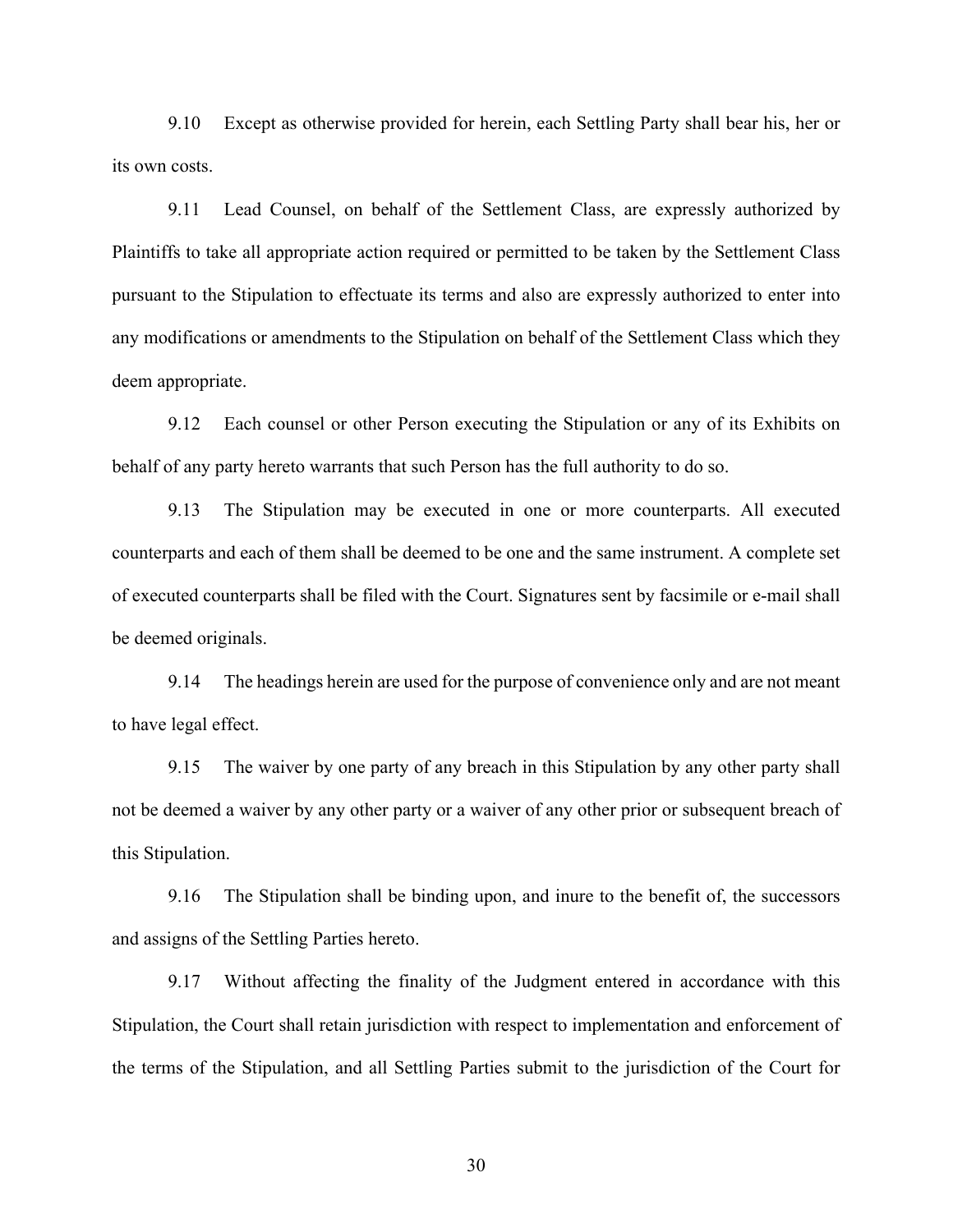purposes of implementing and enforcing the Settlement embodied in the Stipulation and matters related to the Settlement.

9.18 Pending approval of the Court of the Stipulation and its Exhibits, other than by agreement of the Settling Parties, all proceedings in this Litigation shall be stayed and Plaintiffs and all Settlement Class Members shall be barred and enjoined from prosecuting any of the Released Claims against any of the Released Persons. Canopy and Defendants may seek to prevent or to stay any other action(s) or claims that assert any Released Claims.

9.19 Any failure by any party to this Stipulation to insist upon the strict performance by any other party of any of the provisions of this Stipulation shall not be deemed a waiver of any of the provisions, and such party, notwithstanding such failure, shall have the right thereafter to insist upon the strict performance of any and all of the provisions of the Stipulation to be performed by such other party.

9.20 This Stipulation, the Exhibits attached hereto, and the Supplemental Agreement shall be considered to have been negotiated, executed, and delivered, and to be wholly performed, in the State of New Jersey, and the rights and obligations of the Settling Parties to the Stipulation shall be construed and enforced in accordance with, and governed by, the internal, substantive laws of the State of New Jersey without giving effect to that State's choice-of-law principles.

9.21 This Stipulation shall not be construed more strictly against one party than another merely by virtue of the fact that it, or any part of it, may have been prepared by counsel for one of the Settling Parties, it being recognized that it is the result of arm's-length negotiations between the Settling Parties, and the Settling Parties have contributed substantially and materially to the preparation of this Stipulation.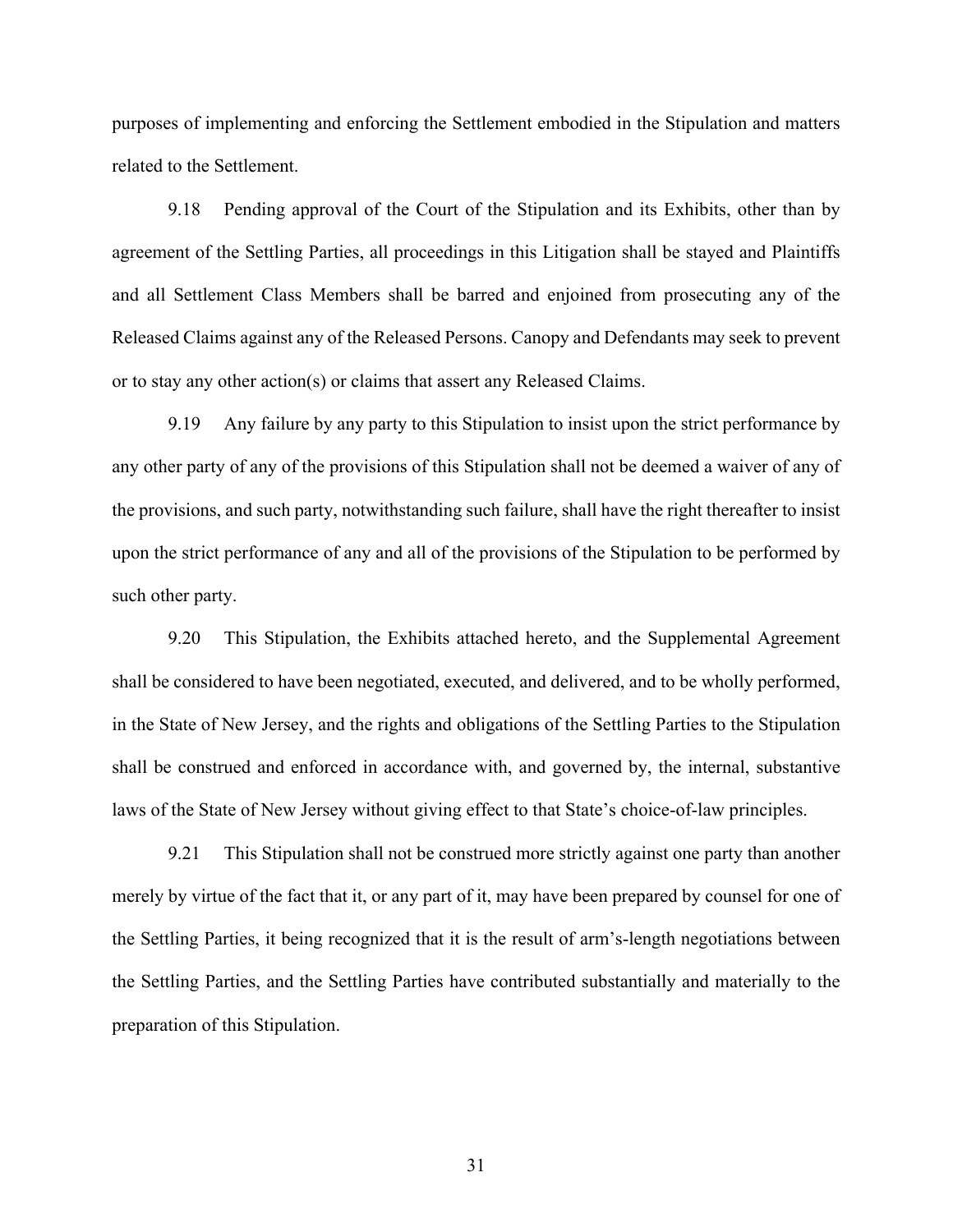9.22 Nothing in this Stipulation, or the negotiations relating thereto, is intended to or shall be deemed to constitute a waiver of any applicable privilege or immunity, including, without limitation, the attorney-client privilege, the work product doctrine, or the joint defense or common interest doctrine.

IN WITNESS WHEREOF, the Settling Parties hereto have caused the Stipulation to be executed by their duly authorized attorneys, dated February 4, 2022.

## **POMERANTZ LLP**

By: s/ Jeremy A. Lieberman

Jeremy A. Lieberman Brian Calandra 600 Third Avenue, 20th Floor New York, New York 10016 Telephone: (212) 661-1100 Fax: (212) 661-8665 Email: jalieberman@pomlaw.com Email: bcalandra@pomlaw.com

## **THE ROSEN LAW FIRM, P.A.**

By: s/ Gonen Haklay

Gonen Haklay Laurence M. Rosen One Gateway Center, Suite 2600 Newark, New Jersey 07102 Telephone: (973) 313-1887 Fax: (973) 833-0399 Email: ghaklay@rosenlegal.com Email: lrosen@rosenlegal.com

## **HAGENS BERMAN SOBOL SHAPIRO LLP**

By: s/ Shayne C. Stevenson

Steve W. Berman Shayne C. Stevenson 1301 Second Avenue, Suite 2000

# **SKADDEN, ARPS, SLATE, MEAGHER & FLOM LLP,**

By: s/ Susan L. Saltzstein

Andrew Muscato Jay B. Kasner Susan L. Saltzstein One Manhattan West New York, New York 10001 (212) 735-3000 (telephone) (212) 735-2000 (fax) andrew.muscato@skadden.com jay.kasner@skadden.com susan.saltzstein@skadden.com

*Attorneys for the Defendants*